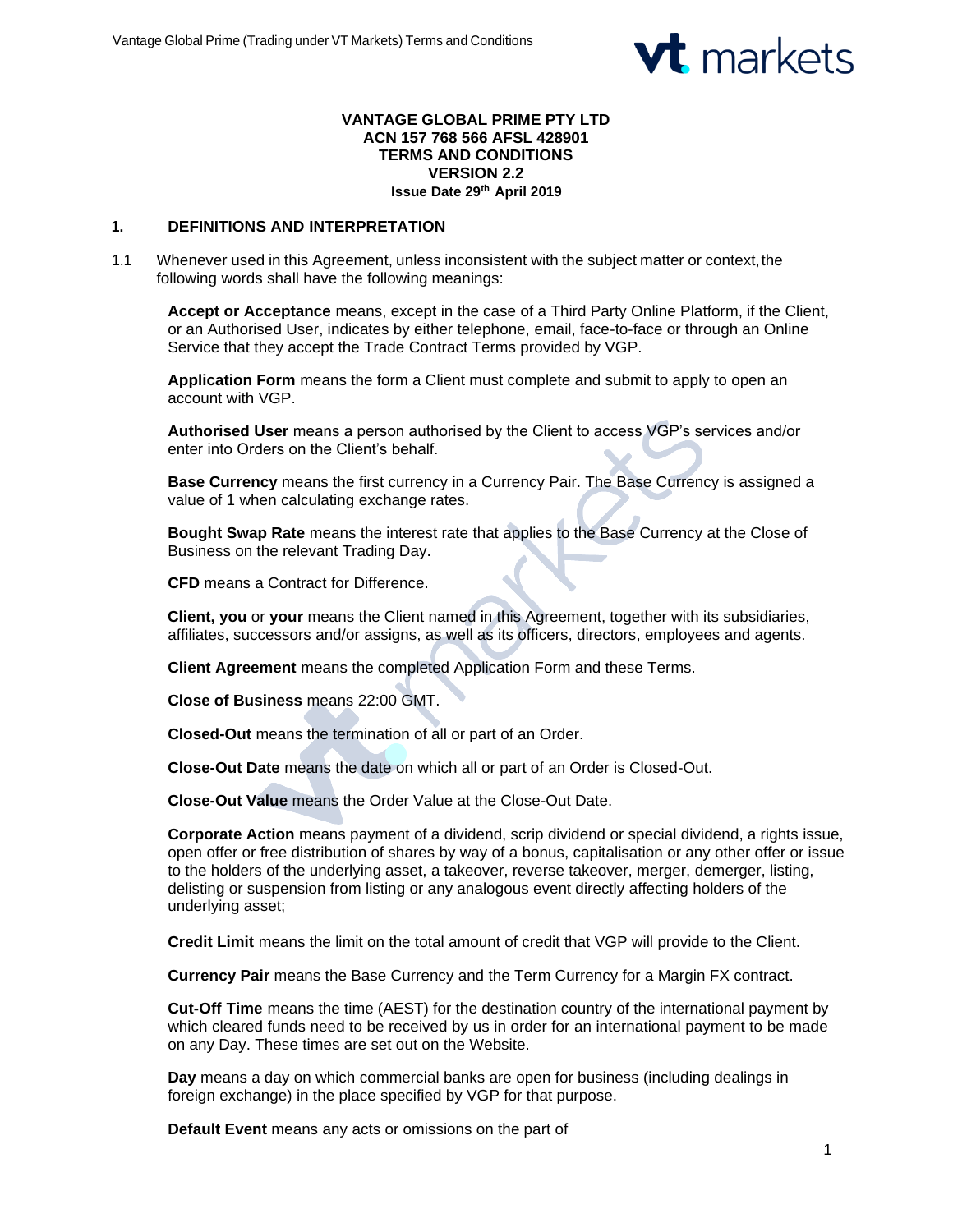

- (a) the Client;
- (b) Authorised User; or
- (c) the Client or Authorised User's employee, agent or assignee (whether or not known to us, and whether or not acting in concert with other natural persons or algorithmictools)

which in VGP's sole discretion, are deemed as being:

- (d) negligence;
- (e) mistake;
- (f) willful misconduct, (including commission churning, sniping, causing or contributing to or benefiting from a Quoting Error, moving the price of an underlying asset, scalping, arbitraging off-market pricing);
- (g) the use, or allowing any other person (whether or not an Authorised Person) to use, any electronic device, software, algorithm or any trading strategy that has the purpose or effect of manipulating or taking unfair advantage of the way in which VGP constructs, provides or conveys its bid or offer prices; or
- (h) the breach of any Law; or
- (i) the breach of any provision of this Agreement.

**Deposit** means the amount deposited by the Client with VGP as requested by VGP in relation to all Financial Products, at the time of booking and at any time prior to the Value Date which is a part-payment toward the agreed Order value and not client monies. Deposit includes amounts deposited by the Client with VGP as requested by VGP in respect of any anticipated or existing Open Positions which the Client has or will have with VGP.

**Financial Product** means a foreign exchange contract or a transaction in which a Client and VGP enter into an OTC derivatives contract based on the value of an underlying asset or assets (including but not limited to a currency or currency pair, a commodity, a precious metal or an index).

**Force Majeure** means events or causes including, but not limited to, the following: an act of God, peril of the sea, unavoidable accident of navigation, war (whether declared or not), sabotage, riot, insurrection, civil commotion, national emergency (whether in fact or law), martial law, fire, flood, cyclone, earthquake, landslide, explosion, power or water shortage, failure of a transmission or communication network, epidemic, quarantine, strike or other labour difficulty or expropriation, restriction, prohibition, law, regulation, decree or other legally enforceable order of a government agency, breakage or accident, change of International, State or Commonwealth law or regulation or any damage of VGP's hardware or systems, unless occurring as a result of an act, omission, default or negligence of the Client or VGP.

**Free Balance** means, at any time, the excess (if any) of the balance of the Client's account at that time over the required Deposit.

**Futures CFD** means a CFD where the value of the contract derives its value from an underlying asset or instrument whose price is quoted on a futures market.

**Fully Hedged Position** means an Open Position that is equal and opposite of another Open Position.

**Guarantor** means any person(s) identified as such in the Application Form.

**Hedged Position** is as defined in clause 24.1.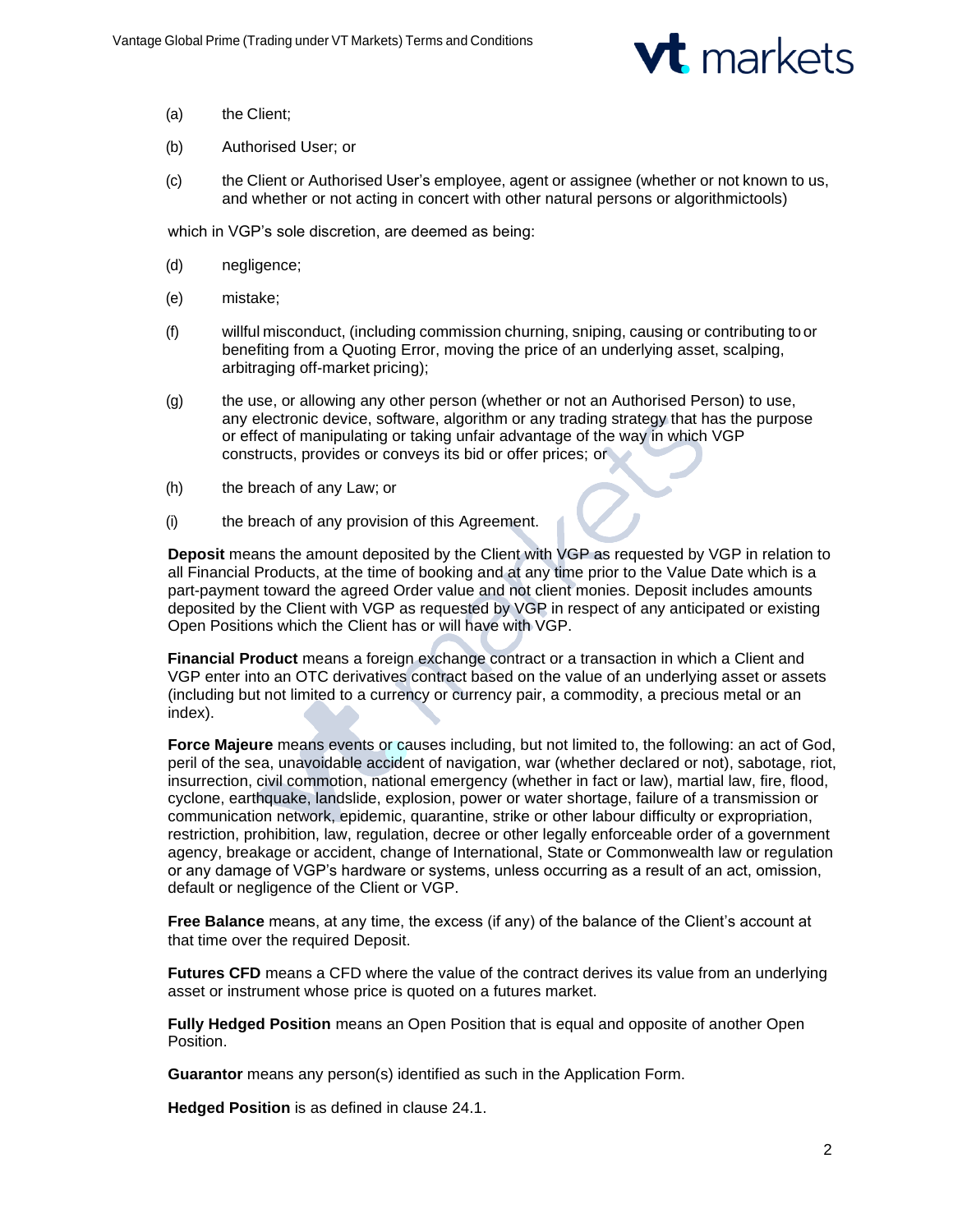

**Instruction** means any instruction or request given by the Client to VGP relating to the execution of a Financial Product as provided for under clause 8.2.

**Insolvency Event** means any steps taken for:

- (a) the winding up, dissolution or administration of the Client;
- (b) the Client to enter into any arrangement, compromise or composition with orassignment for the benefit of its creditors or any class of them except for the purposes of a solvent reconstruction or amalgamation; or
- (c) a receiver, receiver and manager, or other controller, administrator or similar officer to be appointed with respect to, or takes control of, the Client or any of the Client's assets and undertakings.

**Law** means any local or foreign law, regulation or judgment, court order or sanctions regimes which VGP is subject to.

**Long Party** means in respect of any Order the party identified in the Trade Confirmation Notice as having notionally bought the underlying asset or assets to the OTC derivative contract.

**Margin Call** means an amount, in addition to the Deposit, as solely determined by VGP.

**Margin FX contract** means a Margin Foreign Exchange contract.

**Mark to Market** means the daily revaluation of an OTC derivatives contract entered into between VGP and the Client to reflect its current market value rather than its original contract value. VGP shall have the right, at its sole discretion, to determine the Mark to Market value on a daily basis.

**Merger Event** means in respect of any underlying asset:

- (a) any reclassification or change of the underlying asset that results in a transfer of or an irrevocable commitment to transfer all outstanding securities of the same class as the underlying asset to another entity or person;
- (b) consolidation, amalgamation, merger or binding share exchange of the issuer ofthe relevant underlying asset with or into another person (other than a consolidation, amalgamation, merger or binding share exchange in which such issuer is the continuing person and which does not result in a reclassification or change of all outstanding securities of the same class as the underlying asset); or
- (c) takeover offer, tender offer, exchange offer, solicitation, proposal or other event by any entity or person to purchase or otherwise obtain 50% or more of the outstanding securities of the same class as the underlying asset that results in a transfer of or irrevocable commitment to transfer all such securities (other than such securities owned or controlled by such other entity or person).

**Notice** means a notice required or permitted to be given under this Agreement or for the purposes of this Agreement.

**Online Services** means the services which provide the ability for clients to transact with VGP by way of an online trading platform including a Third Party Online Platform.

**Open Position** is where the Client have entered into a transaction or contract with VGP, and a further transaction is required in order to close the position**;**

**Order** means a Financial Product entered into between VGP and the Client under the applicable Trade Contract Terms.

**Order Value** means for any Order, the Order price or rate multiplied by the Order quantity.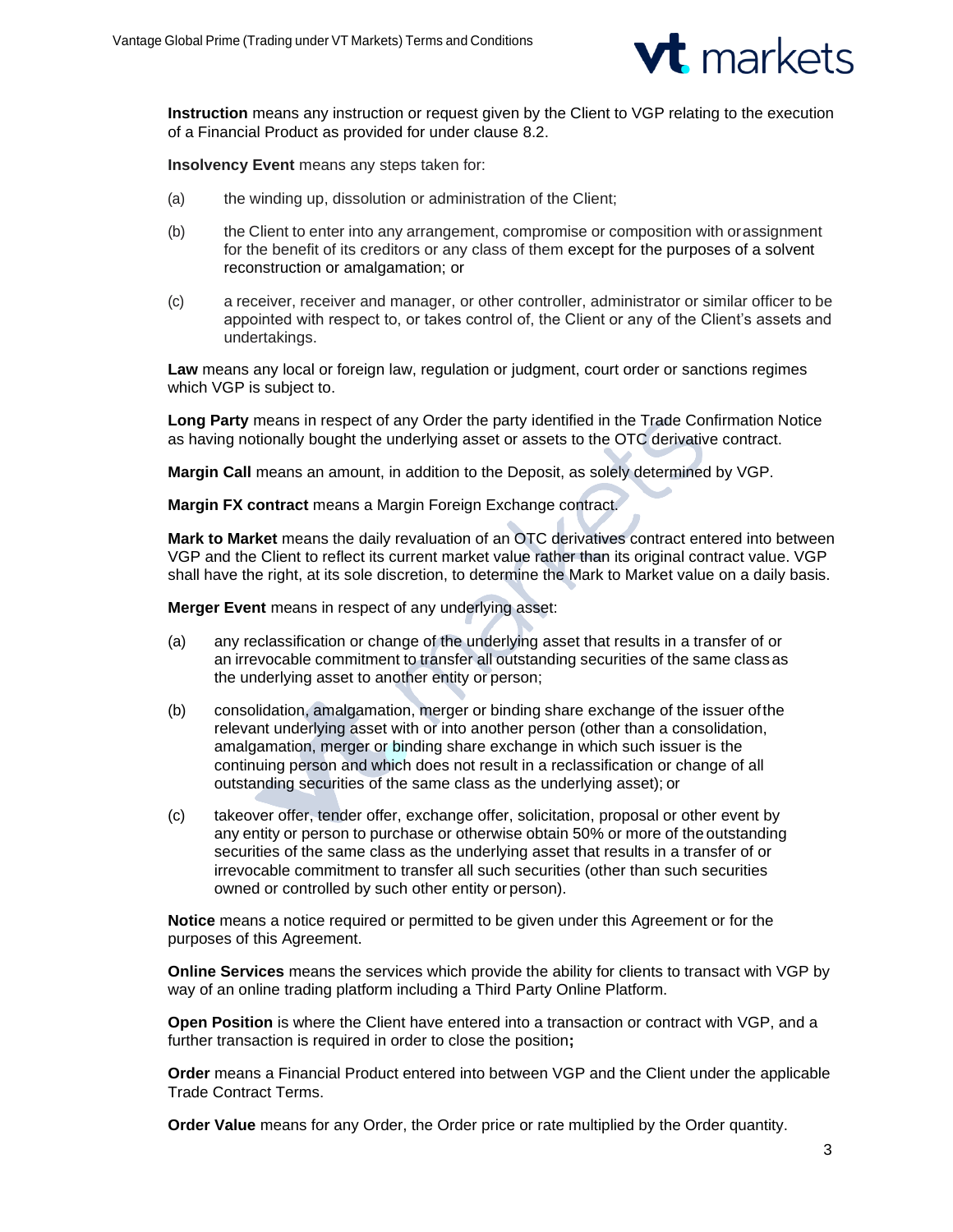

**OTC** means Over-the-Counter.

**Partially Hedged Position** means an Open Position that is opposite but not equal to another Open Position.

**Previous Order Value** means, the amount calculated as follows:

(a) where the Order Value is being determined for the first time for an Order Contract, theOrder Value at the commencement of the Order; or

(b) in all other cases, the Order Value at the most recent ValuationTime.

**Quoting Error** means a liquidity provider error, a software error, a typographical error or obvious mistake in a quote or indication and includes quoting delays.

**Reciprocal Obligation** means VGP's obligations to the Client in relation to an Order, a Margin Call or a Deposit.

**Reference Interest Rate** means that interest rate provided by our liquidity provider plus VGP's transaction fee of 3.5% per annum.

**Retail Client** has the same meaning in sections 761G and 761GA of the *Corporations Act 2001* (Cth).

**Security Details** means the information required by VGP under clause 11.3.

**Sell Swap Rate** means the interest rate that applies to the Term Currency at the Close of Business on the relevant Trading Day.

**Share CFD** means a Financial Product where the underlying asset is a security listed on an exchange.

**Short Party** means in respect of any Order the party identified in the Trade Confirmation Notice as having notionally sold the underlying asset or assets to the OTC derivative contract.

**Sophisticated Investor** means a person who would be a Wholesale Client only through the application of section 761GA of the *Corporations Act 2001* (Cth).

**Spot CFD** means a CFD where the value of the contract derives its value from an underlying asset or instrument whose price is quoted on a spot market.

**Swap Charge** or **Swap Credit** is as defined in clause 20.1 and 20.2.

**Swap Free Account or Islamic Account** means an account offered by VGP, at its sole discretion, which is designed specifically for, and available only to, Clients who cannot receive or pay rollover interest on overnight Open Positions for religious reasons.

**Term Currency** means the second currency in a Currency Pair.

**Terms** means these terms and conditions, together with all schedules, attachments or other documents attached.

**Third Party** means any entity with whom VGP have entered into an agreement or arrangement whereby VGP offers the Client access to that entity's online trading platform ("**Third Party Online Platform**") for the purpose of the provision via the Third Party Online Platform of additional services to the Client**.**

**Third Party Online Platform** means any online trading platform offered by a Third Party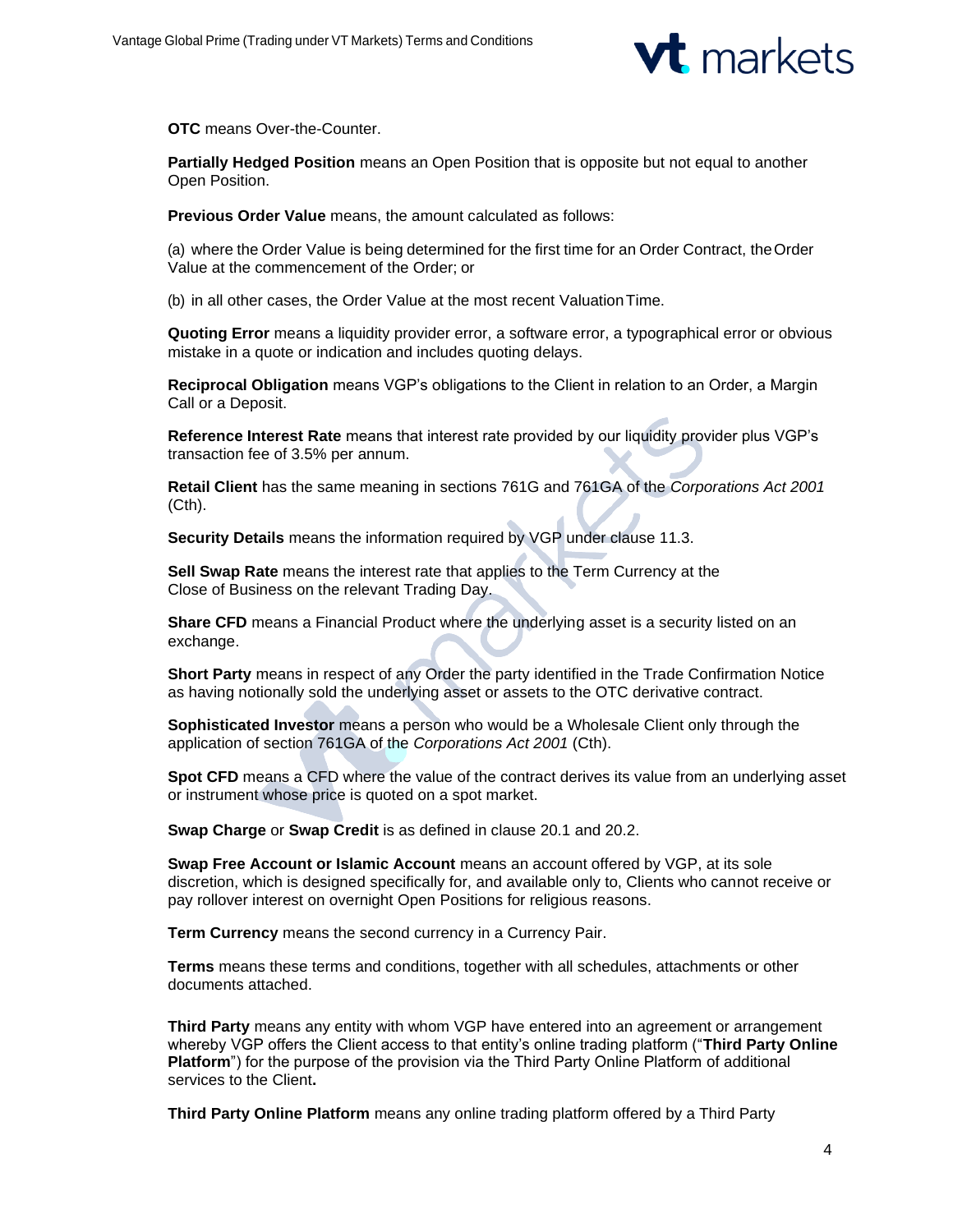

**Trade Confirmation Notice** means a document signed by the Client and VGP confirming the details of the Financial Product entered into between the Client and VGP.

**Trade Contract Terms** means the price, timing and other details (as contained in the Instructions) VGP provides you, either verbally or via the Internet, at which the relevant Order can be purchased or sold.

**Trading Day** means Monday to Saturday including public holidays.

**Value Date** means either the Day selected by the Client and agreed by VGP for the settlement of an Order or if there is no such Day, the future value date after the execution of an Order by the Client and includes any agreed variation to the original date, being either an earlier or a later date.

**Valuation Time** means the Close of Business on each Day or any other time VGP decides in its absolute discretion.

**VGP, we, our** or **us** means Vantage Global Prime Pty Ltd, its subsidiaries, holding companies, successors and/or assigns, as well as its officers, directors, employees and agents.

**Website** means the VGP website located at [www.vantageprime.com.](http://www.vantageprime.com./)

**Wholesale Client** has the same meaning as in section 761G of the *Corporations Act 2001* (Cth).

1.2 If the Client is comprised of two or more legal persons then a reference to a right or obligation of the Client under this Agreement or under a transaction contemplated by this Agreement confers that right or imposes that obligation, as the case may be, jointly and severally on thosepersons.

## **2. THIS AGREEMENT**

- 2.1 These Terms together with your completed and submitted Application Form comprise theClient Agreement.
- 2.2 This is a master agreement and sets out the terms and conditions upon which dealings between you and us relating to the provision of advice to the Client or the execution ofOrders.
- 2.3 This Agreement is in addition to other documents (including but not limited to the Product Disclosure Statement and the Financial Services Guide) that may have been exchanged and/or executed between the parties. You should read this Agreement carefully and anyother documents given to you and that apply to you.
- 2.4 If you are an overseas resident Client or a Wholesale Client, you acknowledge that despite being given or otherwise obtaining the Product Disclosure Statement some of theinformation contained in the Product Disclosure Statement does not apply to you.
- 2.5 The terms of this Agreement and any transactions under it, may be amended by VGP at any time. VGP will provide Notice to the Client of any such amendment. The Client agrees to be bound by the terms of such an amendment on the earlier of:
	- (a) ten (10) Days after VGP has posted notice of the amendment on the Website;or
	- (b) on the date of the Client entering any Order after the amendment.

Any other amendments must be agreed to in writing between VGP and the Client.

- 2.6 At no time shall either party enter into commitments for or in the name of the other party or use their intellectual property for any purpose whatsoever. Except as specifically provided for in this Agreement, neither party will:
	- (a) use the other party's name or intellectual property without the prior written approval of the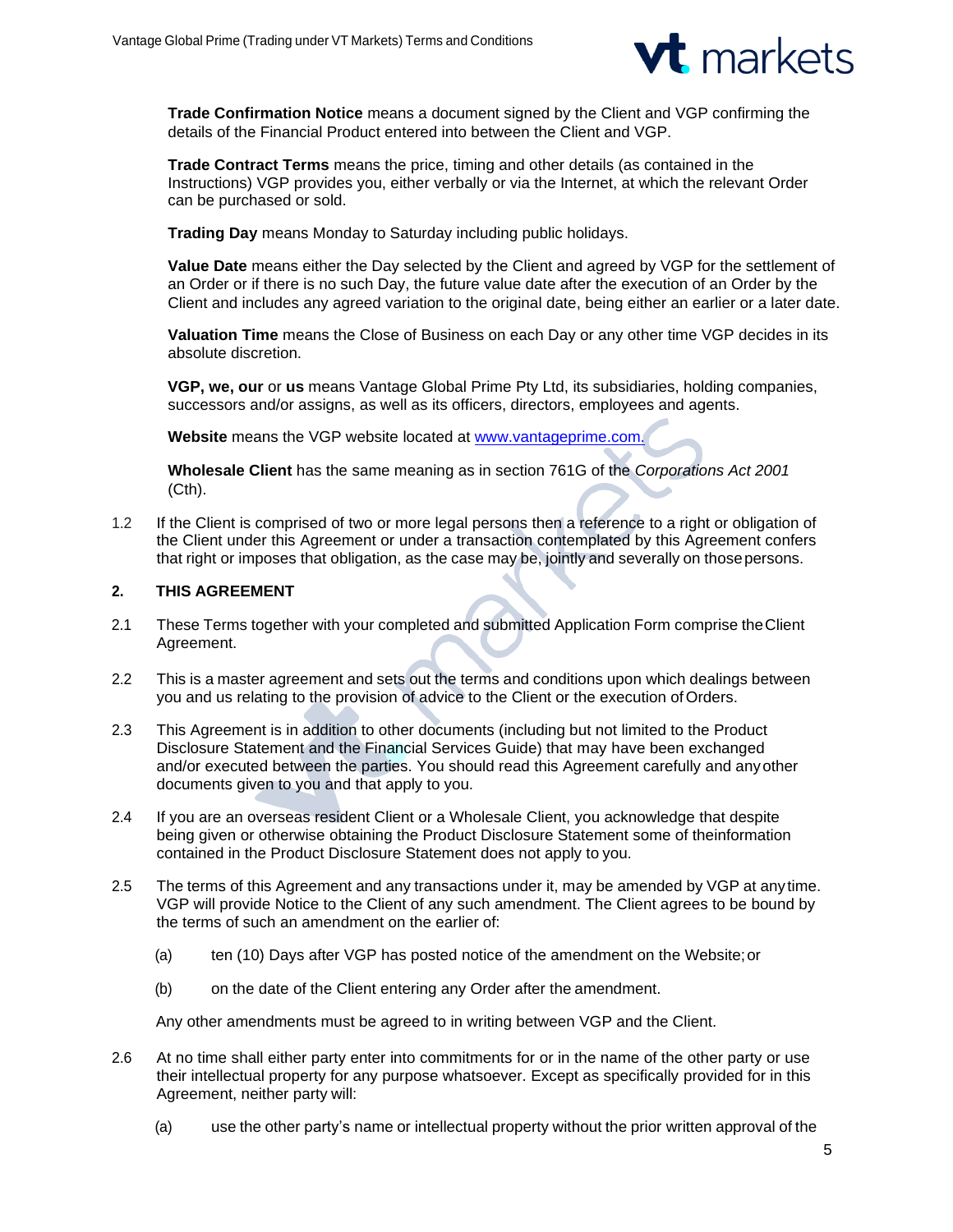

other party; or

(b) represent itself as being affiliated with, or authorised to act for, the other party.

## **3. CLIENT REPRESENTATIONS AND WARRANTIES**

- 3.1 The Client warrants that:
	- (a) in the case of an individual or more than one individual, they are of full age andcapacity;
	- (b) in the case of a firm or corporation, it is duly constituted and incorporated and possesses the requisite power to enter into this Agreement and all contracts made or to bemade;
	- (c) in the case of a trustee of a trust, they are properly appointed as trustee, they will be liable both in their personal capacity and as trustee, the trust instrument is valid and complies with all applicable Laws, and the trustee has a right of indemnity from thetrust assets in respect of this Agreement; and
	- (d) in any case, this Agreement and such contracts are and will constitute legally binding and enforceable obligations of the Client.
- 3.2 The Client represents and warrants to VGP that:
	- (a) the Client will place Orders wholly or predominantly for business and investmentpurposes and not for personal, domestic or household use or consumption;
	- (b) execution and delivery by the Client of this Agreement, and performance of all of the Client's obligations contemplated under this Agreement, does not violate any Law applicable to the Client;
	- (c) all information provided by the Client to VGP is true, correct and complete, and the Client will notify VGP promptly of any changes to such information;
	- (d) the Client shall make ongoing disclosure to VGP of any matters that may affect the operation of this Agreement or of the ability of the Client to pay Margin Calls or to remain solvent.
- 3.3 The Client acknowledges that:
	- (a) by applying to open an account, you acknowledge that you have read andunderstood this Agreement;
	- (b) VGP will enter into the transactions contemplated by this Agreement in reliance on the representations and warranties made by the Client;
	- (c) VGP provides advisory and execution-only services and the final investment decision is always the Client's own;
	- (d) if VGP provides advice to the Client then that the advice is general only and does not consider the personal objectives, circumstances or needs of the Client;and
	- (e) in the event that the Client is comprised of two or more legal persons, VGP's primary contact for the receipt of Notices is the first person named on the ApplicationForm.
- 3.4 The Client:
	- (a) confirms that they have regular access to the internet;
	- (b) consents to VGP contacting the Client (in the circumstances described in this Agreement) by email on the address provided by theClient;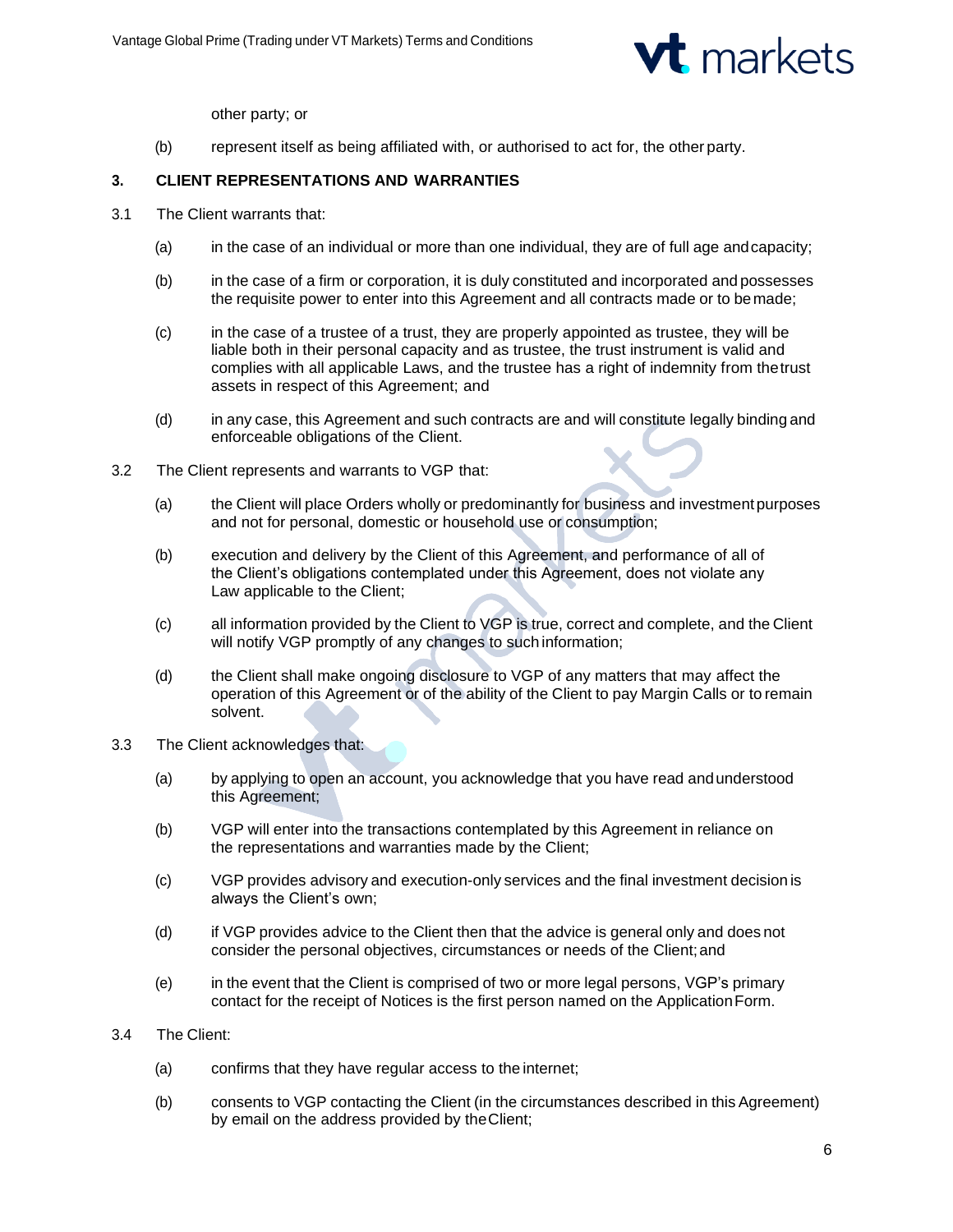

- (c) agrees to ensure that the Client's contact details are up to date at all times.
- 3.5 If this Agreement is provided to you in a language other than English, it is providedfor information purpose only. The governing language of this Agreement is English. In the event of any inconsistency between the English language version of this Agreement and a foreign language version, the English version will prevail to the extent of any inconsistency.

### **4. AUTHORISED USERS AND AUTHORISATIONLIMITS**

- 4.1 The Client shall provide VGP with a list of AuthorisedUsers.
- 4.2 The Client shall immediately notify VGP when:
	- (a) any new person becomes an Authorised User; or
	- (b) any existing Authorised User is no longer entitled to be an Authorised User.

Upon VGP receiving such Notice the change in Authorised User is effective immediately. However, the Notice shall not affect any Orders already executed.

- 4.3 Any appointment of an Authorised User shall remain in full force and effect unless and untilNotice of cancellation of appointment has been delivered to VGP.
- 4.4 The Client may inform VGP of an authorisation limit applicable to some or all Orders either in ation limit provided by the Client to VGP may be withdrawn by the Client at any time by giving Notice to VGP.
- 4.5 All Instructions given and Orders accepted by an Authorised User within their authorisation limits will be deemed to be Instructions and Orders authorised by the Client and shall be binding upon the Client.
- 4.6 Until the Client has provided a Notice to VGP to the contrary, VGP may continue to assume thatall existing Authorised Users have authority to execute legally binding Orders with VGP within their authorisation limits.
- 4.7 The Client hereby indemnifies and agrees to hold VGP harmless in respect of any loss incurred by an Authorised User entering into Orders within their authorisation limits.

# **5. OPENING AN ACCOUNT**

- 5.1 An account must be opened prior to any transaction. No Orders can be placed untilan account has been opened and cleared funds received.
- 5.2 If VGP permits the Client to place an Order where no account has been opened, or clear funds received, this will not limit the Client's liability to VGP under thisAgreement.
- 5.3 VGP may refuse to accept you as a Client for any reason. VGP will notify you of suchrefusal as soon as practicable after applying to become a Client but is not required to provide you with reasons for such refusal.

# **6. SEGREGATED CLIENT MONEY ACCOUNTS**

6.1 All money deposited by the Client with VGP, received by VGP or its agent on behalf of the Client, or that is, client profits on the Close Out of a Financial Product shall be deposited into one or more accounts nominated by VGP and will be paid into a client segregated bank account when required by Law, which is typically when the Client pays money into the nominated account: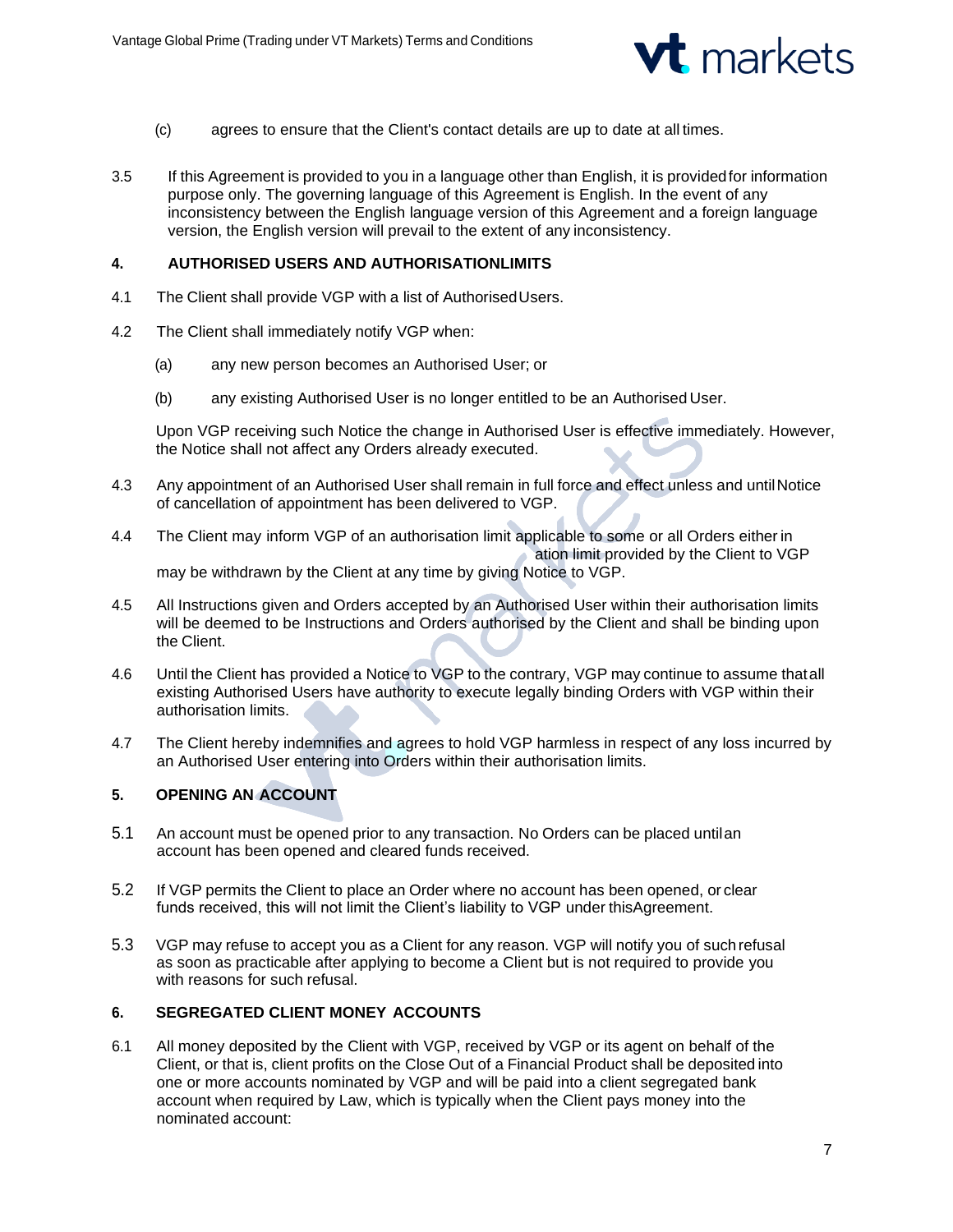

- (a) without agreeing to the terms of a Financial Product by the next Day following actual receipt of the deposit; or
- (b) without VGP issuing the Financial Product immediately; or
	- (c) that is less than the price of the Financial Product, and VGP does not issue the Financial Product immediately for the lesser price; or
- (d) in excess of the price of the Financial Product, and the excess amount is not returned to the Client by the next Day.

Such segregation of the Client's money does not fully protect the Client's money from the risk of loss.

- 6.2 While the Client's money is segregated from VGP's money, it may be co-mingled with the moneyof other Clients and utilised by VGP from time to time where VGP is allowed to do so pursuant to Law.
- 6.3 VGP shall be entitled to retain any interest earned on such segregated money held or invested by VGP.
- 6.4 VGP may use the funds in the client segregatedaccount:
	- (a) in accordance with applicableLaws;
	- (b) to manage VGP's dealings with its counterparties with respect to Wholesale Clients (other than Sophisticated Investors), including margining, guaranteeing, securing, transferring, adjusting orsettling such dealings, but only at the time at which VGP has incurred such an obligation.
- 6.5 If the Client is a Wholesale Client (other than a Sophisticated Investors) then the Client acknowledges that clause 6.4 constitutes the Client's written agreement to using funds in theclient segregated account in the manner referred to in that clause.
- 6.6 The Client acknowledges that this clause 6 is sufficient written authorisation for VGP to withdraw without notice to, or further authorisation from, the Client the amount of money deposited into the segregated account necessary to meet VGP's obligations incurred for this purpose. The Client has no interest in or claim over VGP's contracts (if any) with any other person or in the accounts into which VGP lodges or pays the funds which were withdrawn from the segregated accounts. The Client acknowledges that the balance of the Client's account may not be protected if there is a default in the dealings with counterparties or in the overall segregated account balance.
- 6.7 VGP enters into arrangements with third party execution providers for the facilitation oftransactions and settlements, and avails monies received for Deposits and settlements which are not client money to such providers for this purpose.
- 6.8 When VGP accepts money from a Client in connection with an Order, a Margin Call or a Deposit, the Client immediately receives Reciprocal Obligations from VGP under the Trade Contract Terms. The payment is not "client money", but rather has purchased that Reciprocal Obligation from VGP.

# **7. TRADING HOURS**

- 7.1 Trading hours for Margin FX Contracts and CFDs vary and will depend on the relevant Underlying Instrument's hours of operation. The trading hours are published on ou[rwebsite.](https://www.vantagefx.com/forex-trading/trading-conditions/trading-hours/)
- 7.2 We are under no obligation to quote prices or accept Orders on a public holiday in any jurisdiction which, in our reasonable opinion, affects the relevant value of the underlying asset or assets to the OTC derivative contract VGP offers. We give notice of such public holidays and the underlying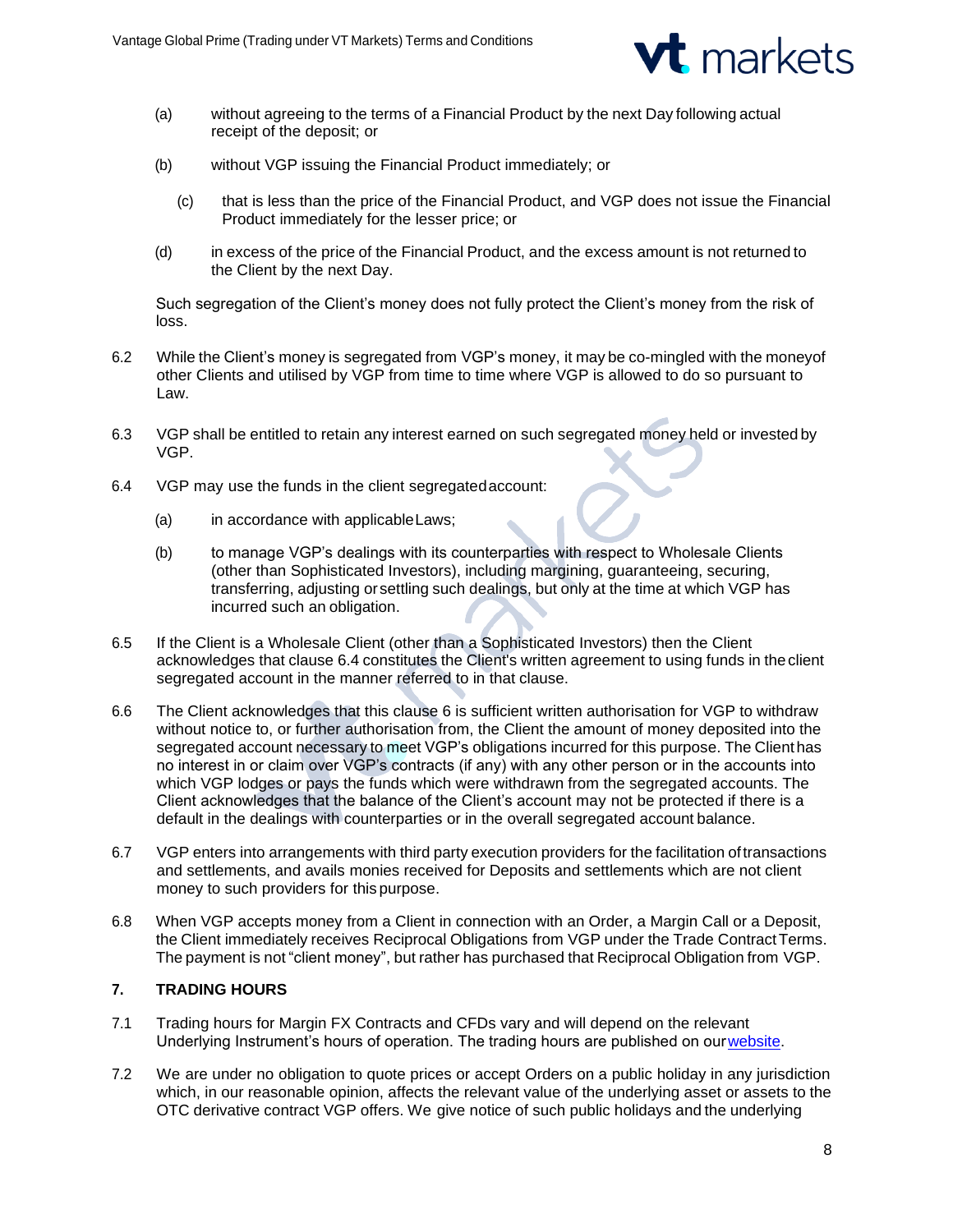

asset or assets affected on the Online Service.

## **8. INSTRUCTIONS AND CREATION OF ORDERS**

- 8.1 Rate indications from VGP are available by telephone, email, face-to-face or through the Online Services. Such indications are not binding and the rates will be as agreed when VGP exercises it right to create an Order.
- 8.2 When the Client, or an Authorised User, contacts VGP by either telephone, email, face-to-face or through an Online Service and provides the appropriate Client reference number (and such other security checks as VGP may specify), VGP may, but is not obligated to, ask for the following information:
	- (a) the Client's contact details:
	- (b) your account number;
	- (c) your further identification details;
	- (d) the type of Order the Client wishes to enter into with reference to the asset or assets underlying the Order (e.g. exchange rate, currency pair, commodity, precious metalor index);
	- (e) whether you intend to be the Long Party or the Short Party for theOrder;
	- (f) the Order quantity;
	- (g) the Order price or rate; and
	- (h) any other information applicable to the Order as VGP may require from time to time.

Collectively, though not exhaustively, this information or any portion constitutes an Instruction.

- 8.3 An Order may be:
	- (a) A day Order meaning that the order will be cancelled at 22;00 GMT;or
	- (b) A good 'til cancelled Order, which means that the Order will remain capable of being accepted by VGP until the Client cancels the Order or VGP accepts it.
- 8.4 Orders may be placed as:
	- (a) market Orders to buy or sell a Financial Product as soon as possibleat the price obtainable in the market; or
	- (b) limit and stop Orders to trade reaches a predefined level, as applicable to the various Financial Products offered (or a combination of these types of Orders).
- 8.5 Within a reasonable time after receiving the Instructions VGP will contact the Client by either, telephone, email, face-to-face or through an Online Service using the contact details providedby the Client and provide the Client with the Trade Contract Terms.
- 8.6 If the Client, or an Authorised User, Accepts the Trade Contract Terms, then VGP shall have a discretionary right to create an Order.
- 8.7 If VGP exercises this right then an Order is formed between the Client and VGP. When an Orderis created the parties shall become bound by the content of the relevant Trade Contract Terms and this Agreement.
- 8.8 If VGP declines to exercise the right to create an Order, VGP shall not be obliged to give areason.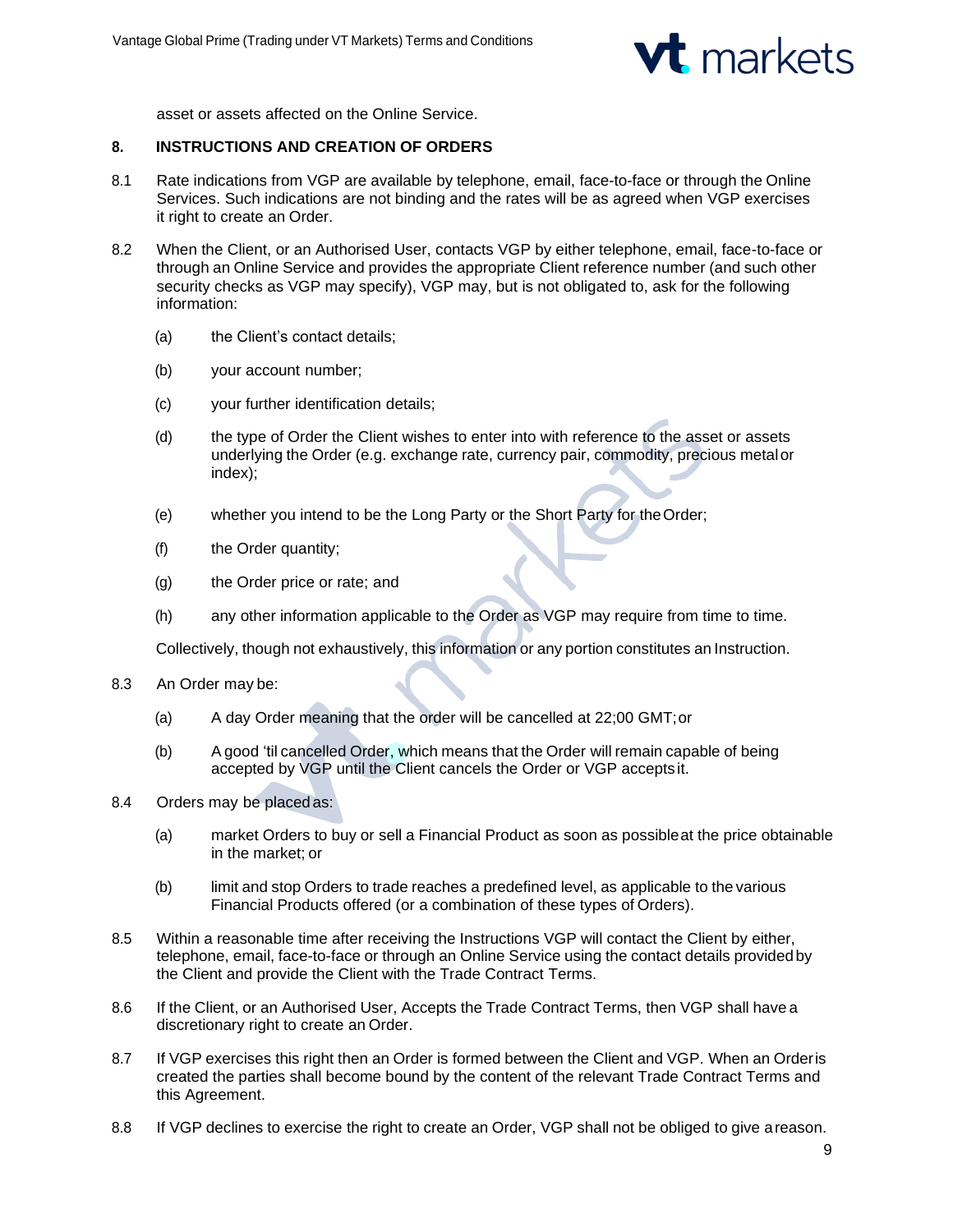

However, VGP shall promptly notify the Client that VGP has not created an Order with the Client.

- 8.9 Limit Orders to buy and stop Orders to sell must be placed below the current market price, and limit Orders to sell and stop Orders to buy must be placed above the current market price. If the bid price for sell Orders or ask price for buy Orders is reached, the Order is filled as soon as possible at the price obtainable in the market. Limit and stop Orders are therefore not guaranteed executable at the specific level or amount.
- 8.10 Where the Client is using a Third Party Online Platform, and the Client selects a feature offeredby the Third Party that facilitates trades automatically, then acceptance of the Order occurs automatically for each Order placed by the Third Party, subject to the terms of the Third Party's agreement with the Client, and subject to VGP's discretionary right to create anOrder.
- 8.11 You acknowledge that VGP is not making any discretionary decisions to buy or sell Financial Products on the Client's behalf, but rather, the Client is choosing to use trading strategies offered by a Third Party via a Third Party OnlinePlatform.
- 8.12 The Client shall indemnify VGP for any error made by the Client or an Authorised User inproviding Instructions to VGP.

### **9. TELEPHONE AND EMAIL TRANSACTIONS**

- 9.1 An Authorised User may request VGP to accept Instructions and enter into Orders bytelephone. VGP has sole discretion to accept Instructions and enter into Orders bytelephone.
- 9.2 VGP may check the authority of the caller by requesting the caller give his or her name and confirming that such name has been notified to VGP by the Client as an Authorised User.Upon such check confirming the identity of the caller, VGP may assume that the caller has the full authority as previously notified by the Client.
- 9.3 The Client acknowledges and agrees, and will ensure that each Authorised User acknowledges and agrees, that VGP may make a recording of each telephone Instruction and any other conversation (including Internet conversations e.g. chats) received from a Client or anAuthorised User or between a Client or an Authorised User and VGP. The recording remains the property of VGP. The telephone recording can be used by VGP to confirm the terms and conditions of any transaction where there is dispute with a Client as to the Trade Contract Terms of thetransaction, and for training and monitoring purposes.
- 9.4 An Authorised User may request VGP to accept Instructions and enter into Orders by email.VGP may accept Instructions sent by email. The Client acknowledges and agrees that upon the acceptance by VGP of the Client's Instructions, the Client shall be bound by those Instructions.

## **10. ONLINE TRANSACTIONS**

- 10.1 If the Client or the Client's Authorised User uses any of the Online Services, the Client or Authorised User will be able to:
	- (a) issue Instructions to VGP to which is an offer to enter into an Order at the prices quotedon the Online Service;
	- (b) obtain information relating to balances and transactions booked on the Client's VGP account;
	- (c) use such other facilities as VGP may from time to time make available throughthe Online Services.
- 10.2 VGP may at any time without notice suspend, withdraw or deny access to the Online Services toa Client or one or more of the Client's Authorised Users for any reason including but not limited to security, quality of service, failure by the Client to pay an amount when due or breach by theClient of any provision of this Agreement.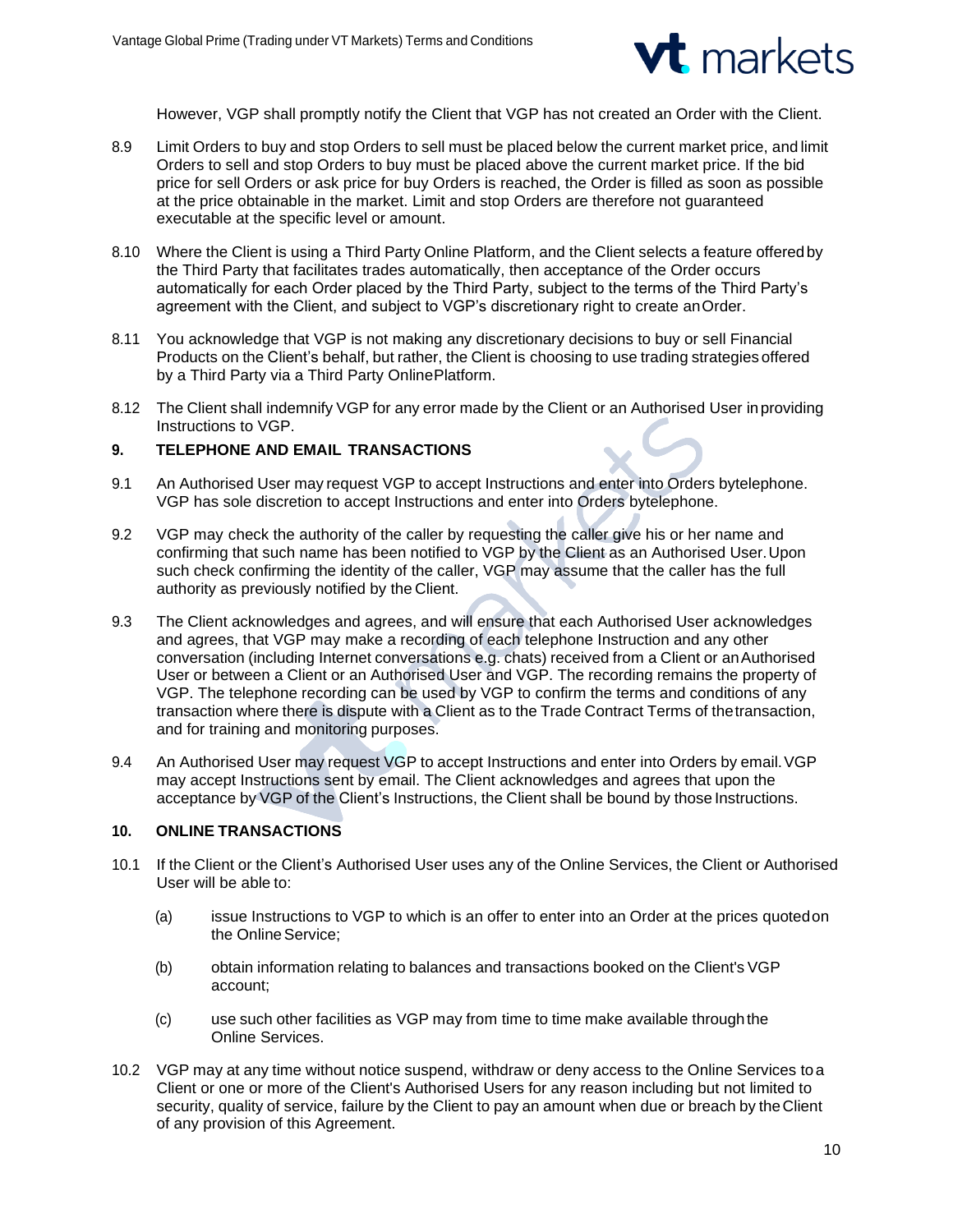

- 10.3 A Client can end access to an Online Service at any time by contacting VGP via telephone or email.
- 10.4 VGP can delay, decline or reverse any Order if VGP reasonably:
	- (a) suspects that the transaction might be unlawful or might be associated with financialcrime;
	- (b) believes that by carrying out the transaction VGP might breach our compliance obligations; or
	- (c) believes that you are in breach of this Agreement.

Under such circumstances VGP will not be liable for delaying or refusing to carry out an Instruction.

- 10.5 The Client will be liable for all Orders made when using any of the Online Services including instances of any misuse, fraud or abuse by the Client or the Client's Authorised Users or wherethe Client or the Client's Authorised Users have disclosed Security Details to a thirdparty.
- 10.6 VGP may change the minimum specification required to access the Online Services and also may make operational changes to and alter the services currently available at any time. VGP will notify Clients of such changes by either placing a message on the client area, trading platform or by email.
- 10.7 Clients are responsible for obtaining, maintaining and ensuring compatibility of their electronic software, devices and equipment. VGP will not be responsible for any loss of or damage to a Client's data, software, computer, electronic devices, telecommunications or other equipment caused by use of any of the Online Services, unless such loss or damage is directly andsolely caused by our negligence or deliberate default.
- 10.8 Clients are responsible for ensuring that their electronic devices and equipment are free from viruses and other malware and VGP will not be responsible for any losses incurred by failure to do this. VGP shall use reasonable endeavours to keep the Online Services free from viruses and corrupt files but cannot guarantee that the Online Services will be free from infection by viruses or anything else with contaminating or destructive properties. VGP is not able to guarantee that access to any of the Online Services will be uninterrupted, continuous or errorfree.
- 10.9 Clients must not:
	- (a) misuse any of the Online Services by knowingly introducing viruses, trojans, worms,logic bombs or other material which is malicious or technologically harmful;
	- (b) attempt to gain unauthorised access to any of the Online Services or anyserver,computer or database connected to any of the Online Services;
	- (c) attack any of the Online Services via a denial-of-service attack or a distributeddenial-of service attack.
- 10.10 By breaching this provision, a Client may also commit a criminal offence. VGP may report any such breach to the relevant law enforcement authorities and will co-operate with those authorities by disclosing a Client's identity to them. In the event of such a breach, the Client's right to usethe Online Services will cease immediately and without Notice. VGP will not be liable for any loss or damage caused by a distributed denial-of-service attack, viruses or other technologically harmful material that may infect a Client's electronic devices andequipment.

# **11. SECURITY DETAILS**

11.1 For security purposes, when accessing any of the Online Services it is a condition that VGPis satisfied of your identity. Accordingly, VGP is entitled not to act on Instructions received or given through any Online Service if VGP is in doubt as to Client's identity.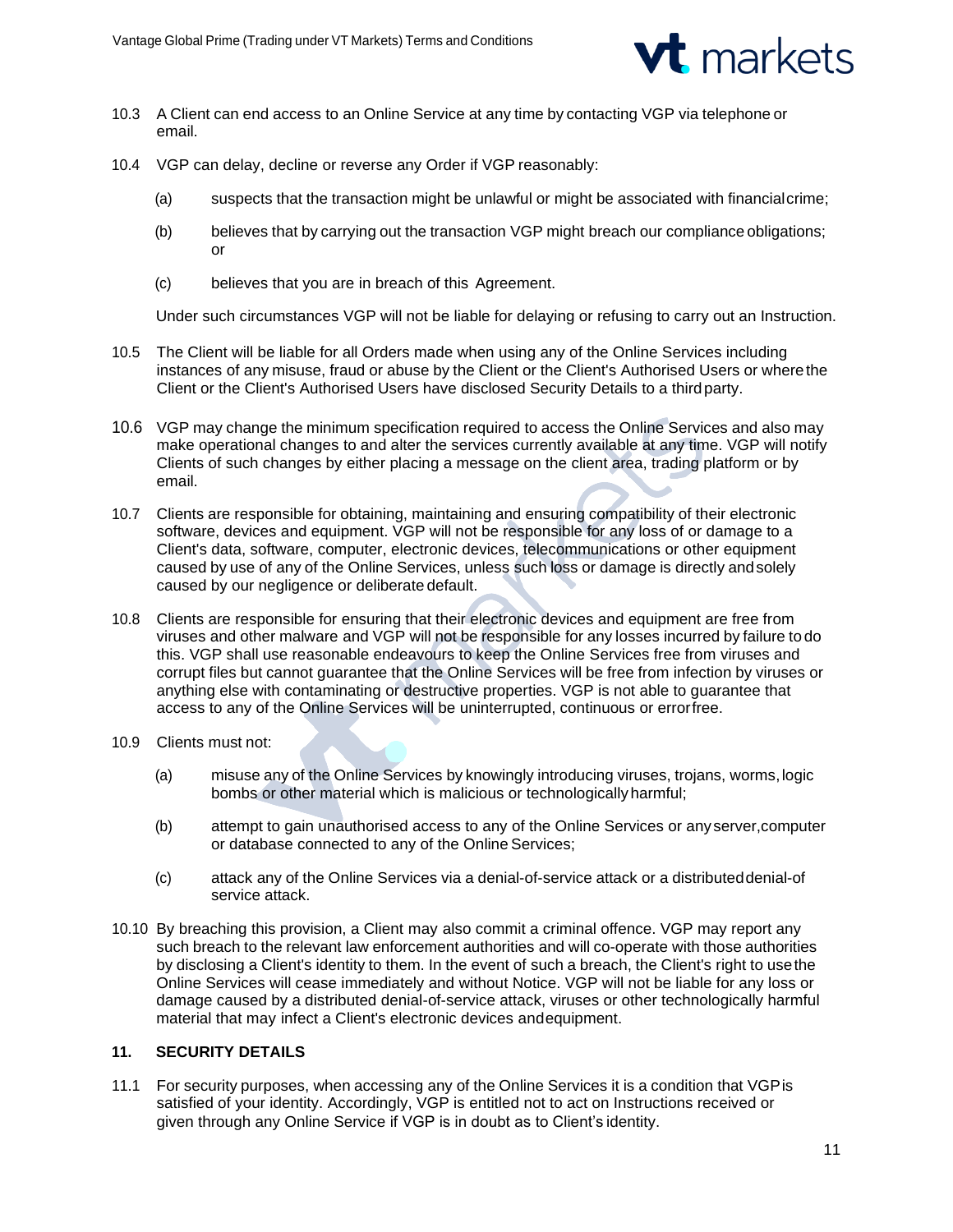

- 11.2 Whenever a Client or an Authorised User uses an Online Service the use of Security Details authorises VGP to act on any Instructions received. VGP will treat use of Security Details asthe Client's consent to conduct transactions using the Online Service.
- 11.3 When activating any of the Online Service, before being granted access, a Client must set up their Security Details. Security Details will include:
	- (a) a login username,
	- (b) a login password,
	- (c) any items of memorable information which we ask you to confirm (e.g. placeofbirth, mother's maiden name); and
	- (d) any other security requirements we may notify to you from time totime.
- 11.4 Each Authorised User will also have to set up their separate Security Details to gain access to the relevant Online Service.
- 11.5 Clients and Authorised Users must change their Security Details if asked to do so by VGP at any time and for any reason. VGP also reserves the right to change Security Details without prior notice.
- 11.6 The Client must take all reasonable precautions to ensurethat:
	- (a) Security Details are kept secure andconfidential;
	- (b) each Authorised User to whom Security Details are provided, will keep them secure and confidential;
	- (c) no unauthorised person is able to use the Security Details.
- 11.7 The Client must inform VGP immediately should they suspect or discoverthat:
	- (a) their Security Details are lost or stolen;
	- (b) someone else knows their Security Details; or
	- (c) someone has used or tried to use their Security Details.
- 11.8 If a Client's Security Details have been used to access any Online Services and VGP has not received any notification of any unauthorised use VGP will act on any Instruction itreceives.

# **12. TRADE CONFIRMATIONS**

- 12.1 Within one Day of VGP entering into an Order with the Client, VGP will provide a Trade Confirmation Notice specifying the Trade Contract Terms of the Order. The TradeConfirmation Notice is provided to the Client for record keeping purposes only and does not form part of the Order.
- 12.2 The Client is required to check the details set out in the Trade Confirmation Noticeimmediately.
- 12.3 If the information contained in the Trade Confirmation Notice is incorrect the Client must immediately notify VGP, whereupon a further Trade Confirmation Notice will be sentwiththe correct details which the Client will again need to confirm.
- 12.4 A payment will not be made to a Client until VGP receives confirmation that paymentand beneficiary account details are correct.
- 12.5 If the Client does not respond to the Trade Confirmation Notice or does not notify VGPthatthe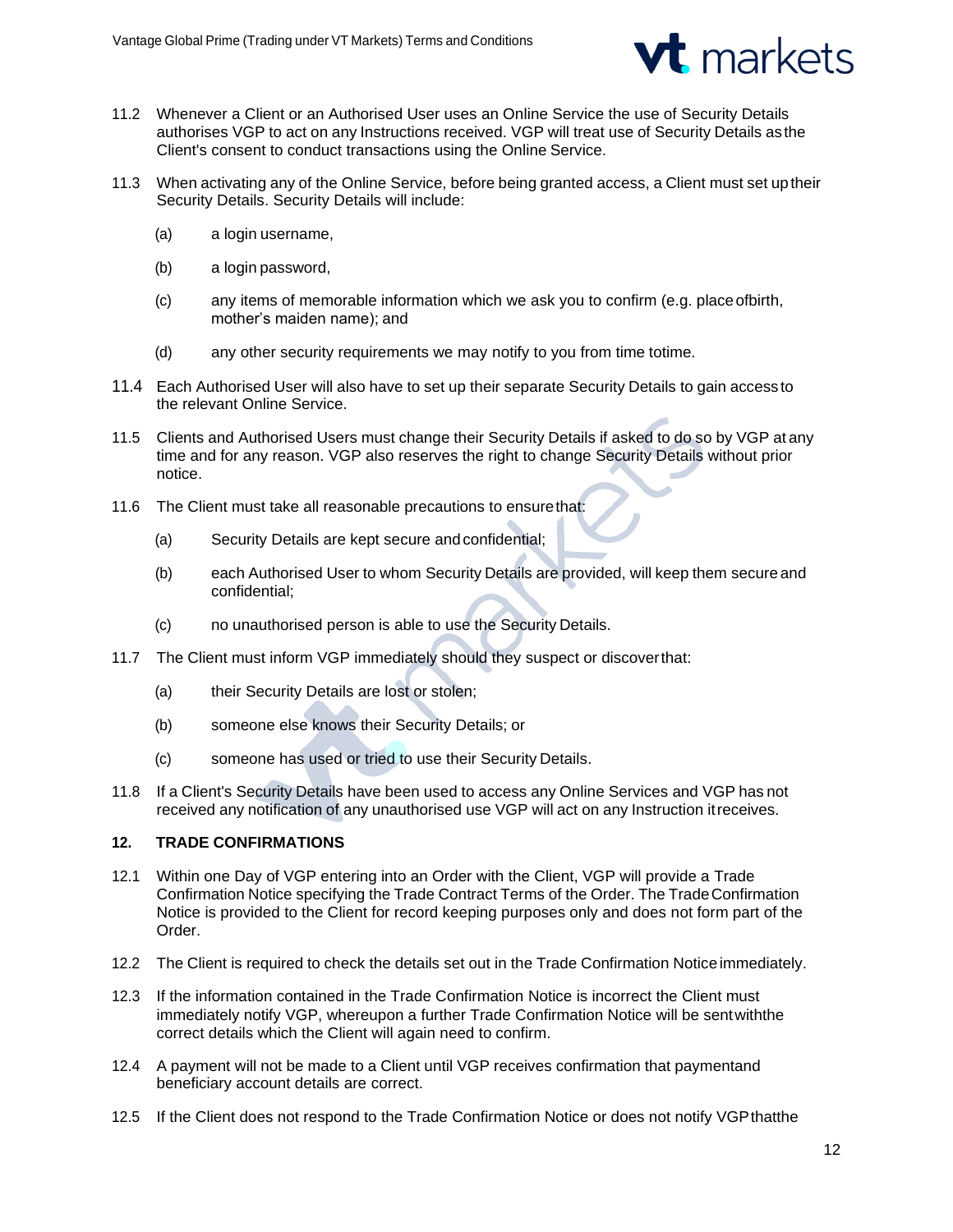

beneficiary details are incorrect, this does not affect the Order that has been entered into.

- 12.6 The Client acknowledges that:
	- (a) VGP may establish a standing facility over the Internet that allows the Client to view, download and print the Trade Confirmation Notices and other reports that VGP provides;
	- (b) VGP is authorised to use the standing facility as the means of providing TradeConfirmation Notices and other reports from VGP;
	- (c) VGP accesses and uses such standing facility to:
		- (i) receive Trade Confirmation Notices and other reports VGP provides;
		- (ii) confirm all Orders; and
		- (iii) monitor the Client's obligations under the Agreement;
	- (d) the Trade Confirmation Notices and other reports are made available to Clients as at the time the relevant document is posted by VGP on the standing facility. VGP may sendTrade Confirmations Notices and other reports directly to Clients, in addition to making them available using the standing facility.

#### **13. METHOD AND TIMING OF PAYMENT**

- 13.1 VGP has sole discretion as to whether the Client may pay by cheque. Any sums that the Client owes to VGP must be paid in one of the following:
	- (a) by online bank transfer;
	- (b) by same day bank transfer;
	- (c) with VGP's consent, by cheque; or
	- (d) by international telegraphic transfer.
- 13.2 The method of payment must be agreed before the Order is enteredinto.
- 13.3 The Client must have sufficient cleared funds deposited in an account before VGP creates any Order. VGP will indicate to the Client, where applicable, the sum required as the Deposit foreach Order (where applicable).
- 13.4 VGP may impose other fees and charges for using the services, by providing Notice to the Client. If the Client does not consent to the charges, the Client can terminate the Agreement immediately and the charges will not apply to the Order prior to the Notice being given byVGP.
- 13.5 VGP is not responsible for any fees or charges imposed by third party banks or other counterparties, which are incurred by the Client in connection with the use of the services.
- 13.6 All payments under this Agreement must be made in Australian dollars or any other currencythat VGP may agreeto.
- 13.7 Any failure by the Client to pay an amount payable to VGP under this Agreement is deemed to be an application for a Credit Limit from VGP.
- 13.8 VGP will use all reasonable endeavours to make payments to the Client or to any third party specified by the Client, in accordance with the timing specified in the Client's Instructions. However, VGP shall not be liable under any circumstances for any direct, indirect or consequential loss (including any loss of profits) incurred as a result of a delay in funds reaching the Client's nominated account.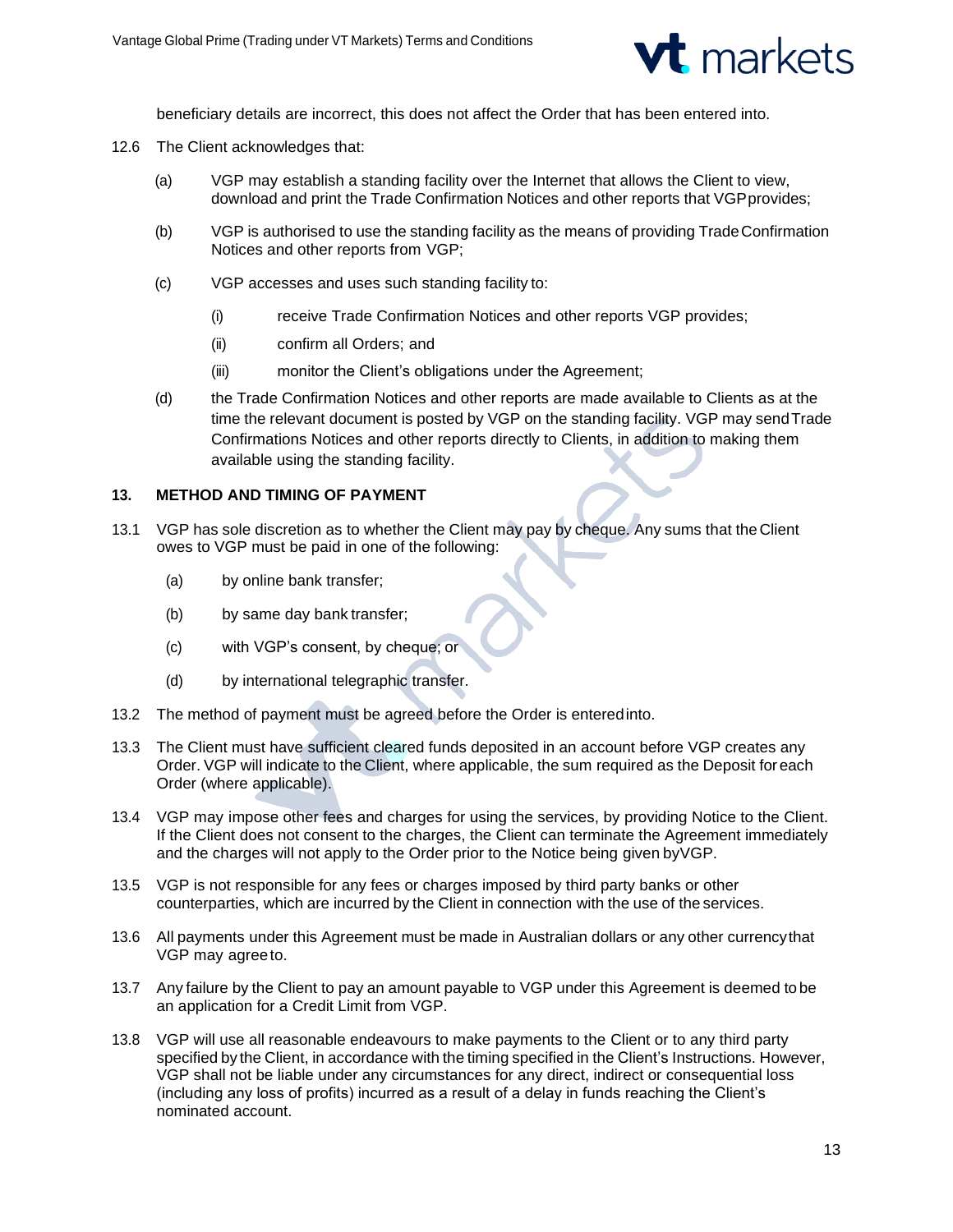

- 13.9 VGP will not be liable if a payee/beneficiary bank fails to process a paymentcorrectly.
- 13.10 VGP is only required to make an international payment to or at the direction of the Client on a particular Day if cleared funds have been received by VGP prior to the Cut-off Time for thatDay. International payments relating to funds received by VGP after the Cut-off Time for a Day willbe made on the next Day.

## **14. CANCELLATION OR ALTERATION OF AN ORDER**

- 14.1 If the Client decides that it wants to change any of the amounts or the dates under an Order, and the Client contacts VGP accordingly, VGP may in its discretion provide the Client with Trade Contract Terms for the alteration which are reasonable given the market conditions. The Client may either accept the new Trade Contract Terms and form a new Order or remain bound by the Trade Contract Terms of the original Order.
- 14.2 If, after an Order has been placed, the Client informs VGP that they wish to cancel theOrder, or this Agreement allows VGP to treat the Client as having terminated the Order or this Agreement, VGP may terminate at its complete discretion either the Order alone or the Order and this Agreement, but may also at its discretion insist on the performance of theOrder.
- 14.3 If the Client cancels or fails to perform an Order, the Client is liable for any loss or damagesuffered by VGP in closing out Orders which the Client has cancelled or failed toperform.
- 14.4 The Client may forfeit part or all of any Deposit in the event of cancellation. Where VGP has suffered loss it reserves the right to set off against the Client's Deposit or any other funds received from the Client, any charges, fees or losses sustained by VGP in closing out theOrder.

## **15. MARGIN DEPOSIT**

- 15.1 Before creating an Order, VGP may in its absolute discretion require a Deposit (typicallybetween 0.01% and 100%) of the Order's value in respect of any anticipated or existingOpen Positions which the Client has or will have with VGP.
- 15.2 Payment of the Deposit is treated by VGP as a part-payment for the Financial Product. When VGP accepts a Deposit the Client immediately receives Reciprocal Obligations under the Trade Contract Terms. The Deposit has purchased that Reciprocal Obligation and is not "clientmoney".
- 15.3 Payment of the specified Deposit may be made by electronic transfer or same day bank transferto an account nominated by VGP. The method of payment must be agreed before the Order is entered into.

# **16. MARK TO MARKET PAYMENTS**

- 16.1 VGP calculates the Order Value as at each Valuation Time.
- 16.2 If at a Valuation Time:
	- (a) the Order Value is greater than the Previous Order Value:
		- (i) the Short Party must pay the Long Party the excess of the Order Value over the Previous Order Value; or
		- (ii) the seller must pay the buyer the excess of the Order Value overthePrevious Order Value; or
	- (b) the Order Value is less than the Previous Order Value:
		- (iii) the Long Party must pay the Short Party the excess of the Previous Order Value over the Order Value; or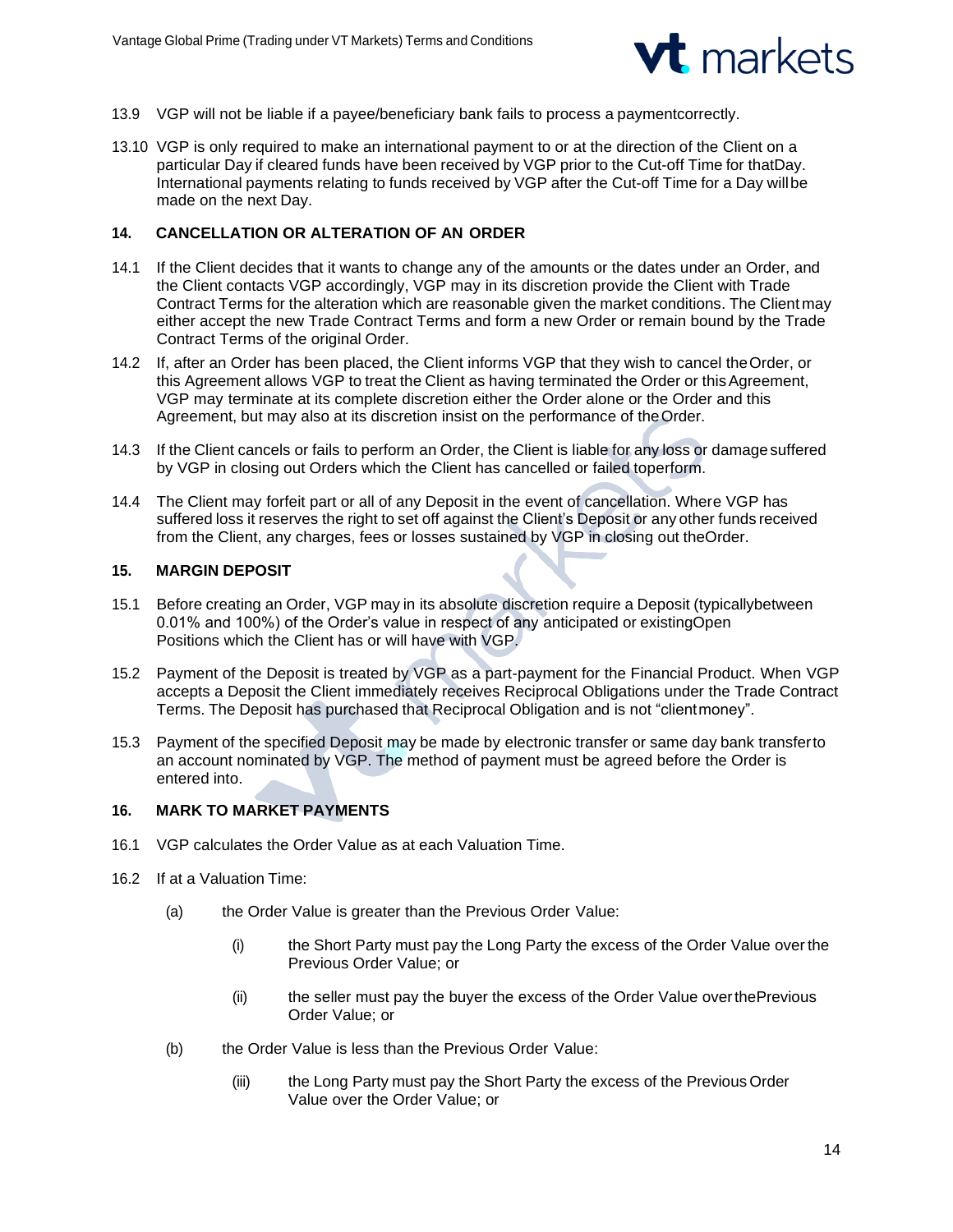

- (iv) the buyer must pay the seller the excess of the Previous Order Value overthe Order Value.
- 16.3 If on the Close-Out Date:
	- (a) the Close-Out Value is greater than the Previous Order Value the Long Party must pay the Short Party the excess of the Previous Order Value over the Close-Out Value;and
	- (b) the Close-Out Value is less than the Previous Order Value the Short Party must paythe Long Party the excess of the Previous Order Value over the Close-OutValue.
- 16.4 All Mark to Market Payments:
	- (a) VGP owes to the Client are credited to your account; and
	- (b) you owe to us are debited from your account, on the same Day as the relevantValuation Time or Close-out Date.

# **17. FORCED LIQUIDATION**

- 17.1 The Client is required to maintain a sufficient level of Deposit. VGP reserves its rights to close out all Open Positions:
	- (a) if at any time the Deposit held by VGP is approaching or is no longer sufficient to coverthe negative mark to market value of any or all Open Positions that the Client has open with VGP; or
	- (b) if at any time the pre-agreed Credit Limit assigned to the Client by VGP is no longer sufficient to cover the negative mark to market value of any or all Open Positions thatthe Client has open with VGP.
- 17.2 VGP shall have the right, at our sole discretion, to determine the Mark to Market value from timeto time.
- 17.3 In addition to other remedies available to VGP, if the Client fails to pay any amount when due under this Agreement, or if a Default Event occurs, VGP has the right to terminate (by either buying or selling) any or all of the Client's Open Positions.
- 17.4 When VGP accepts payment of a Margin Call the Client immediately receives Reciprocal Obligations under the Trade Contract Terms. Margin Call payments purchase that Reciprocal Obligation and are not "client money".

### **18. CREDIT LIMITS**

- 18.1 The Client understands that:
	- (a) VGP may grant certain Clients a Credit Limit. A Credit Limit is a pre-agreed amount of Australian dollars that can be offset against a negative Mark to Market value on Open Position; or an amount applicable to unsettled trading losses to some or all Orders (either individually or in aggregate or both);
	- (b) If the negative Mark to Market of Open Position is approaching or has exceeded the Client's Credit Limit, VGP reserves the right to Margin Call the Client an amount entirelyat its discretion;
	- (c) VGP is not obliged to provide credit to the Client; and
	- (d) any Credit Limit set by VGP may be reduced or withdrawn at any time by giving Noticeto the Client.
- 18.2 The Client acknowledges that if VGP acts on an Instruction which would result in aCreditLimit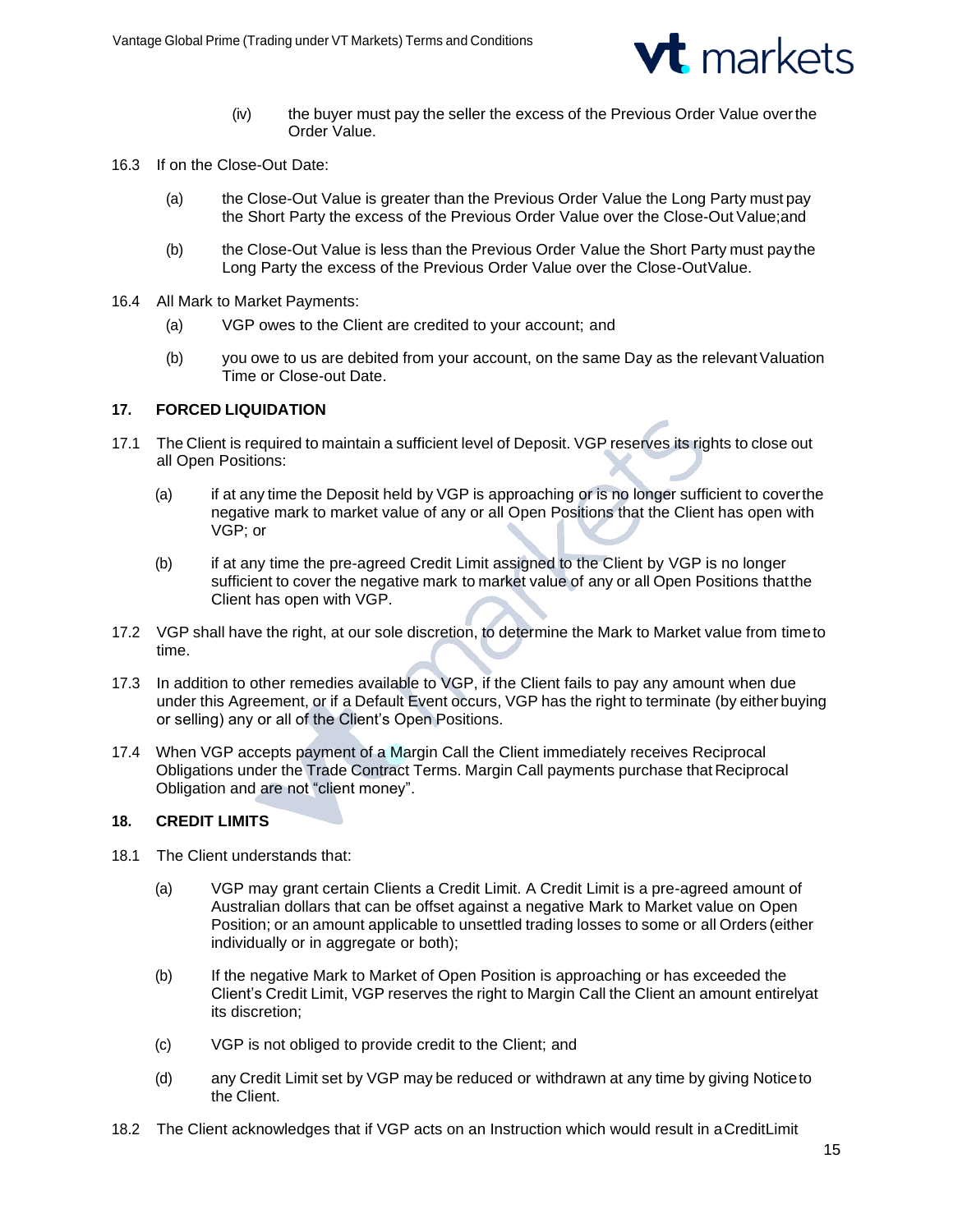

being exceeded:

- (a) VGP is not obliged to inform the Client that the Credit Limit will be exceeded;
- (b) the Client will continue to be liable to VGP for all amounts including those above theCredit Limit; and
- (c) VGP is not obliged to act upon any subsequent Instruction where a Credit Limit might be exceeded.

## **19. ADVANCES AND INTEREST RATES**

- 19.1 The Client is required to settle each Order on the Value Date or on such date as VGP mayrequire settlement.
- 19.2 If VGP agrees to provide a Credit Limit, the Client undertakes to repay upon demand including interest at the rate of 3% per annum above the central bank target rate for the relevant underlying asset or assets to the OTC derivative contract, calculated on a daily basis from the date of such advance up to and including the date of repayment in full.
- 19.3 In addition to clause 19.2 above, interest at the said rate shall be chargeable on thefollowing items:
	- (a) any part of the Deposit or additional Deposit not paid or deposited in the form of cash;and.
	- (b) any amount due to VGP which remains outstanding.
- 19.4 Nothing in this clause 19 or other clauses in this Agreement shall be construed as binding VGPto make any advance to the Client as aforesaid nor shall it prejudice any of the rights and remedies VGP has against the Client or any other persons under this Agreement, the Orders or otherwise conferred by law, equity or usage.
- 19.5 VGP may vary such interest rates without notice when changes are to the Client's advantage, or are due to external circumstances beyond VGP's control. Such circumstancesinclude:
	- (a) changes in the monetary or credit policies domestic or abroad that affect thegeneral interest level in a way that is of importance to VGP;
	- (b) other developments in the general interest level, including in the money and bond markets, in a way that is of importance to VGP; or
	- (c) changes in the relationship with our counterparties, which affect our coststructures.
- 19.6 VGP may vary such interest rates on providing one month's Noticeif:
	- (a) market conditions, including competitive behaviour, mean it is prudent for us to change its conditions; or
	- (b) for commercial reasons we wish to change our general cost and pricing structure;or
	- (c) significant particulars of a Client's individual conditions havechanged.
- 19.7 Unless otherwise agreed in writing, we are not liable to:
	- (a) pay interest to you on any Free Balance in any Account or on any other sum held by us;or
	- (b) account to you for any interest we receive on such sums or in connection with anyOrder.

### **20. INTEREST CHARGES ON OPEN MARGIN FX POSITIONS**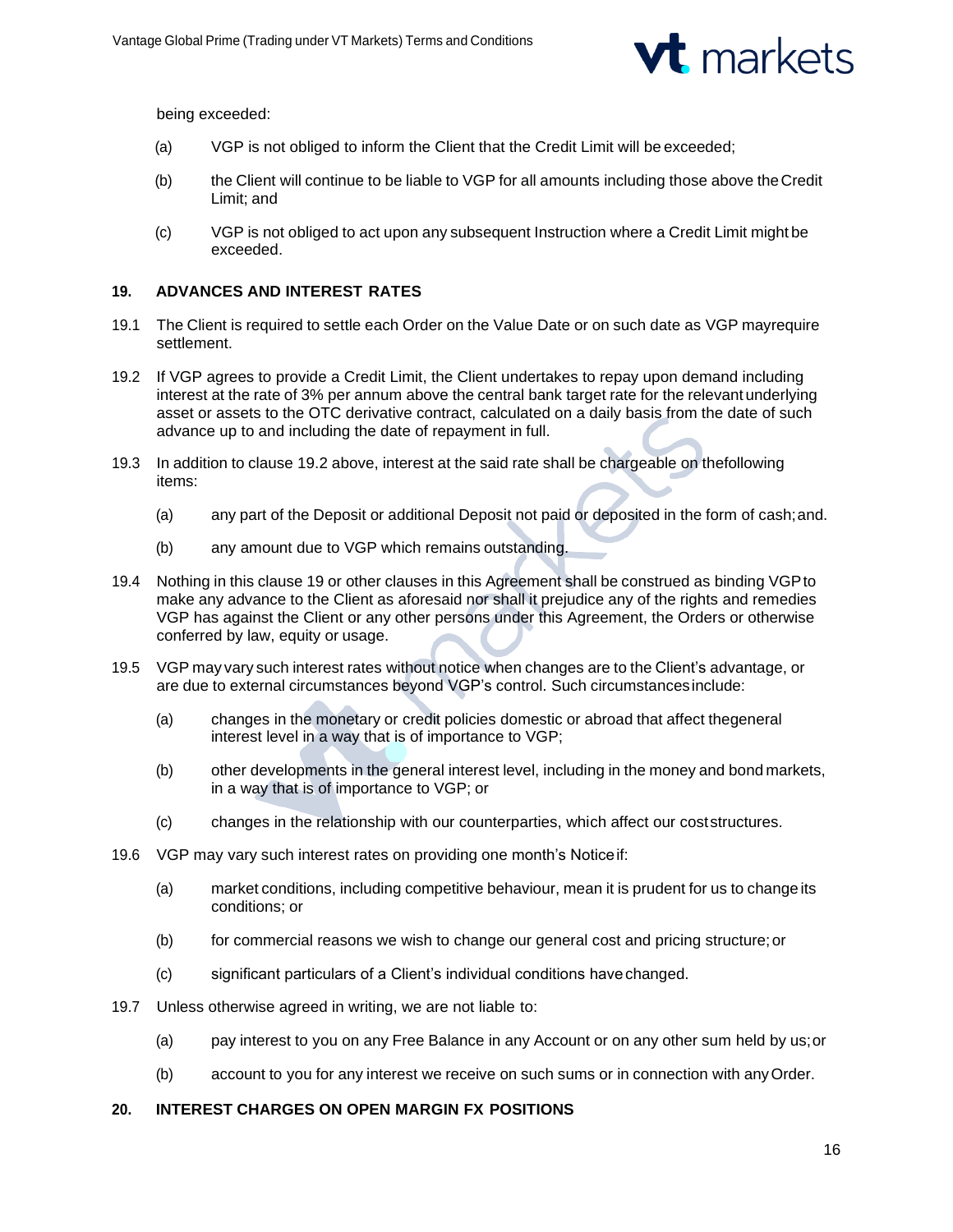

- 20.1 Where an Order for a Margin FX contract is held overnight, the Order is subject to a Swap Charge or Swap Credit (unless the account is a Swap Free Account) determined by VGP in accordance with this clause:
	- (a) if the Client is the Long Party and the Bought Swap Rate is higher than the Sell SwapRate, VGP must pay you interest on the Open Position of any Orders at the rate that is the Bought Swap Rate minus the Sell Swap Rate;

if the Client is the Long Party and the Bought Swap Rate is less than the Sell Swap Rate, the Client must pay VGP interest on the Open Position of any Orders at the rate that is the Bought Swap Rate minus the Sell Swap Rate;

- (b) if the Client is the Short Party and the Sell Swap Rate is higher than the Bought Swap Rate, VGP must pay the Client interest on the Open Position of any Orders at the rate that is the Bought Swap Rate minus the Sell Swap Rate; and
- (c) if the Client is the Short Party and the Sell Swap Rate is lower than the Bought Swap Rate, the Client must pay VGP interest on the Open Position of any Orders at the rate that is the Bought Swap Rate minus the Sell Swap Rate.
- 20.2 Where an Order for a Margin FX contract is held at the Close of Trade on a Wednesday, the Swap Charge or Swap Credit is adjusted to reflect interest rate changes in the Currency Pair until the following Monday.
- 20.3 Where an Order for a Margin FX contract is held overnight, the Client agrees to pay VGPa transaction fee of up to 10% of the value of the Swap Charge or Swap Credit.
- 20.4 Swap Charges or Swap Credits and VGP's transaction fee are calculated and applied to your account at the beginning of the next Trading Day.
- 20.5 No Swap Charge, Swap Credit or transaction fee is payable where an Order for a Margin FX contract is opened and closed on the same Trading Day.
- 20.6 If the Client holds a Swap Free Account, then the Order is not subject to a Swap Charge. Instead, on reopening, the Order is subject to an administration fee. VGP reserves the rightto change the administration charges from time to time.

# **21. INTEREST CHARGES ON OPEN SPOT CFD POSITIONS**

- 21.1 Where an Order for a Spot CFD is held overnight, the Order is subject to a Swap Charge or Swap Credit (unless the account is a Swap Free Account) determined by VGP multiplying the value of the contract at the end of the Trading Day by the Reference Interest Rate andadjusted for any dividend in relation to the underlying asset or instrument.
- 21.2 Where an Order for a Spot CFD is held at the Close of Trade on a Friday, the Swap Charge or Swap Credit is adjusted to reflect the cost of holding the position until the following Monday.
- 21.3 Swap Charges or Swap Credits in relation to Spot CFDs are calculated and applied to your account at the beginning of the next Trading Day.
- 21.4 No Swap Charge or Swap Credit is payable where an Order for a Spot CFD is openedand closed on the same Trading Day.
- 21.5 If the Client holds a Swap Free Account, then the Order is not subject to a SwapCharge. Instead, on reopening, the Order is subject to an administration fee.

# **22. ROLLOVER CHARGES & CREDITS FOR OPEN FUTURES CFD POSITIONS**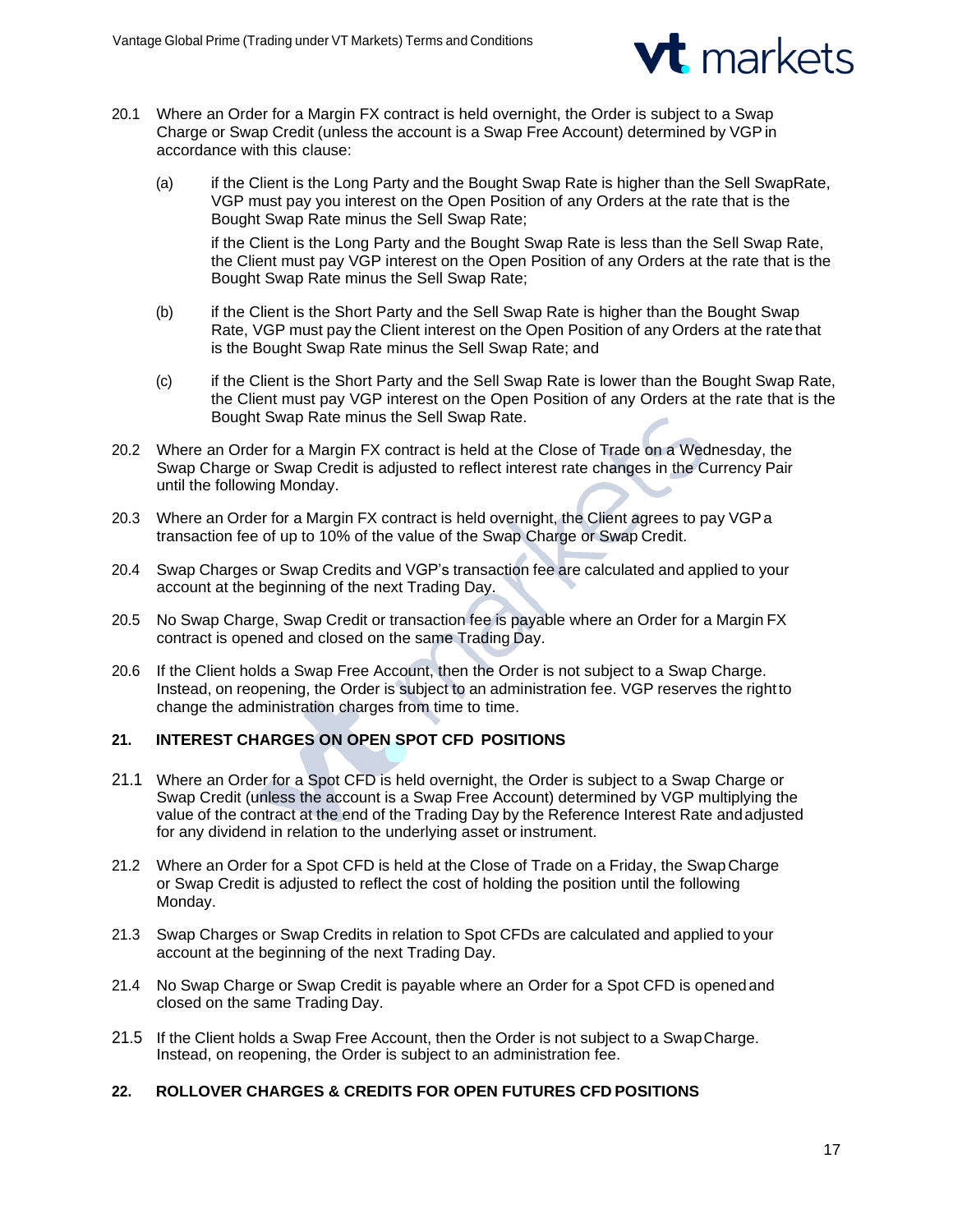

- 22.1 Where an Order for a Futures CFD is held overnight, the Order is not subject to aSwap Charge or Swap Credit.
- 22.2 Where an Order for a Futures CFD is held at the Close of Trade on the Close-Out Date, the Order is automatically rolled over meaning that the contract is closed and a new Order is created for the Futures CFD on the next Trading Day at the new contract price. VGP will not automatically roll over an Open Position for a Futures CFD held at the Close of Trade on the Close-Out Date unless VGP has provided reasonable notice to the Client of the Close-Out Date and the position remains open after this date.
- 22.3 Where an Order for a Futures CFD is held at the Close of Trade on the Close-Out Date, an adjustment will be applied to the Client's account to reflect the difference between the old contract price and the new contract price for the Futures CFD less an administration feeof 2.5 basis points payable to VGP.
- 22.4 Cash adjustments will be applied to the Client's account on the first Trading Day of thenew contract.

## **23. SWAP FREE OR ISLAMIC ACCOUNT**

- 23.1 Clients who hold a Swap Free Account will be charged an administrative fee instead of being credited or debited with a Swap Charge when holding a position overnight. VGP reserve the rightto change the administration charges from time to time. Apart from this difference, Swap Free Accounts have exactly the same trading conditions and terms as VGP's regular Clientaccounts.
- 23.2 If a Client holds an existing regular account and wishes to convert that account to a SwapFree Account, the client must make a request in writing to our support team. The conversion from a regular account to a Swap Free Account can only take place if all positions on the regular accounts are closed and the account is reconciled.
- 23.3 Swap Free Accounts are to be used in good faith and, the Client may not use the Swap Free Account to make profits from swaps or, not paying swaps. The Client may not request the payment of any Swap Credit amounts that have been lost as a result of converting Client account(s) into one or more Swap Free Accounts for the period during which the Client's account(s) have been converted into one or more Swap Free Accounts.
- 23.4 VGP reserve the right to revoke or cancel a Swap Free Account without having to provide any reason. If VGP detect that a Swap Free Account is being abused by taking advantage of notpaying swaps, in the form of, but not limited to; fraud, manipulation, cash- back arbitrage, carry trades, or other forms of deceitful or fraudulent activity with the usage of a Swap Free Account, then VGP reserves the right to take immediate action in the form of;
	- (a) with immediate effect, revoking all live trading accounts that are under suspicionof exploitation;
	- (b) correction and recovery of accrued swaps and related accrued interest expenses and/or costs pertaining to and all of the Client's Swap Free Accounts for the period which the accounts were converted into Swap Free Accounts;
	- (c) with immediate effect, termination of the Agreement; and/or
	- (d) with immediate effect, nullifying all trades carried out on client's trading accountsand, cancelling any profits earned or losses incurred on such client's tradingaccounts.

## **24. HEDGED POSITIONS**

24.1 VGP may allow you to execute Hedged Positions on some Financial Products from time to time. A Hedged Position is an Open Position that is opposite of another Open Position. In other words, it is the same Financial Product, but the opposite direction (i.e. you are the Long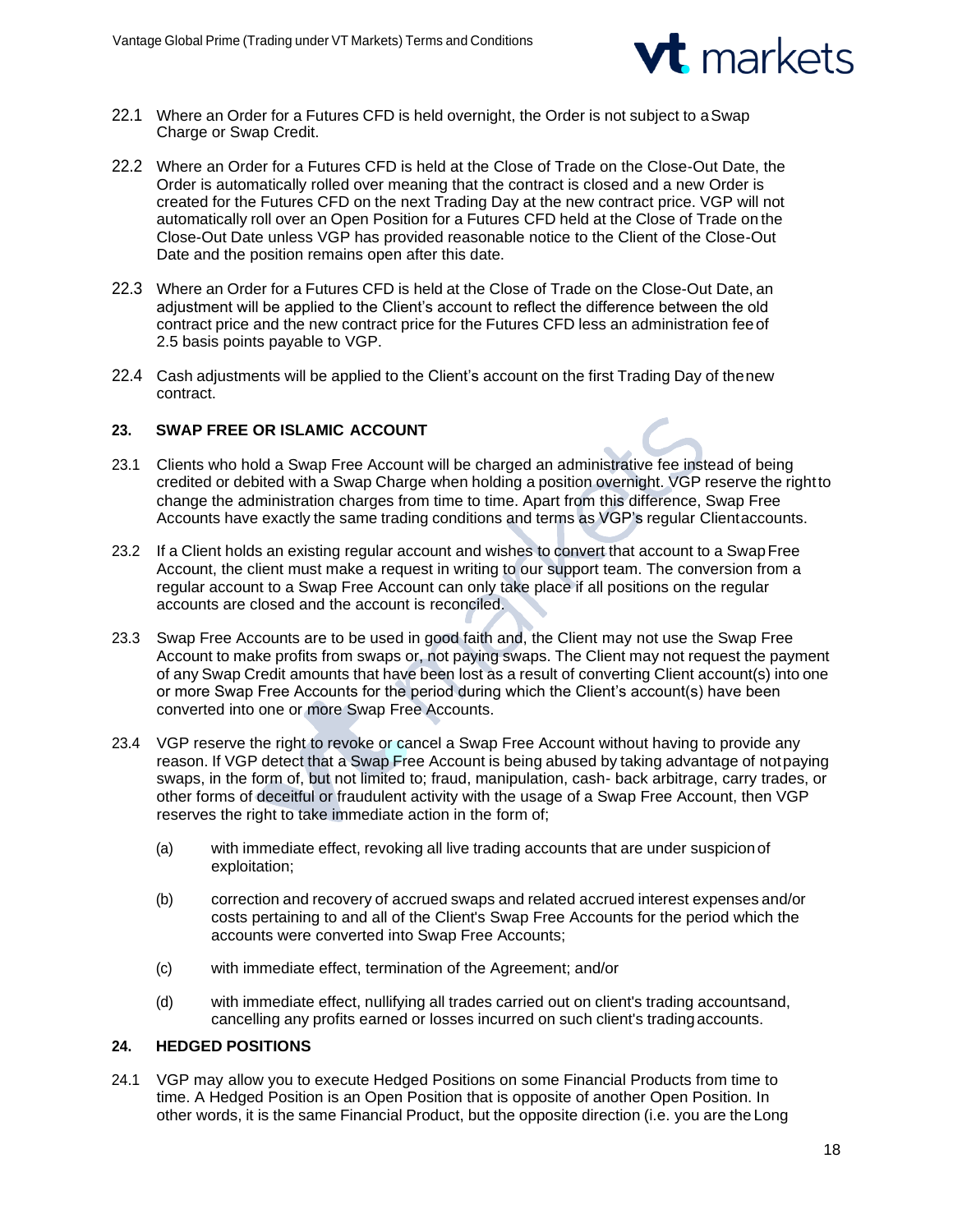

Party and the Short Party). A Hedged Position may be a Fully Hedged Position or a Partially Hedged Position.

- 24.2 VGP reserves the right to reduce the Deposit to zero for Fully Hedged Positions. We also reserve the right to reduce the Deposit for Partially Hedged Positions. If we choose toreduce the Deposit, we do not waive the right to require a Deposit at any giventime.
- 24.3 You acknowledge and agree that if the Deposit for a Hedged Position has been reducedand you close any one Open Position that forms part of the Hedged Position, it will immediately trigger the full Deposit for the Open Position. If you do not have sufficient Deposit suchOpen Position will be closed in accordance with clause 17.
- 24.4 VGP may close all or part of any Hedged Position at any time without notice at theClose-Out Value where we reasonably believe that the Hedged Position is being abused by a Client including where we reasonably believe that such Hedged Positions are not in the ordinary course of trading.

## **25. DELAYS AND QUOTING ERRORS**

- 25.1 Although VGP will use all reasonable efforts to process the Client's Order on a timely basis. However, VGP shall not, in the absence of gross negligence or wilful misconduct, be liablefor delays, damages, failures or errors in the completion of the Order.
- 25.2 Should a quoting error occur due to a typographical error or obvious mistake in a quote or indication, VGP:
	- (a) is not liable for any damages, claims, losses, liabilities or costs arising from thequoting error; and
	- (b) reserves the right to make the necessary adjustments to correct the quoting error.

Any dispute arising from a quoting error will be resolved on the basis of the fair market value, as determined by VGP acting reasonably, of the relevant currency at the time such quoting error occurred.

- 25.3 If VGP is unable to perform its obligations under this Agreement or an Order because of factors beyond its control or because of a Force Majeure Event, VGP will notify the Client as soon as is reasonably practicable and will use reasonable endeavours to secure the return of any moneypaid by the Client in respect of which VGP has been unable to discharge its obligations under this Agreement.
- 25.4 VGP may give a Notice to the Client at any time if it forms the view that market conditions in the relevant financial market for the currency concerned are seriously disturbed. This includes circumstances where, in VGP's opinion, deposits in the currency concerned are not available inthe ordinary course of business to VGP in the relevant financial market or because of national or international financial, political or economic circumstances or exchange controls, it is impractical.
- 25.5 When a Notice under clause 25.4 is given, VGP's obligations will be suspended while it and the Client negotiate alternative arrangements. If the parties reach agreement before the Value Date, those alternative arrangements will apply. If they do not reach agreement within that period,each will be released from its obligations under the relevant transaction.

# **26. COMMISSIONS FEES AND EXPENSES**

- 26.1 In addition to any other fees or charges set out in these Terms, the Client agrees topay:
	- (a) an amount equal to any other fee charged or levied on VGP, or other expense incurredby VGP, arising from any action taken pursuant to this Agreement;and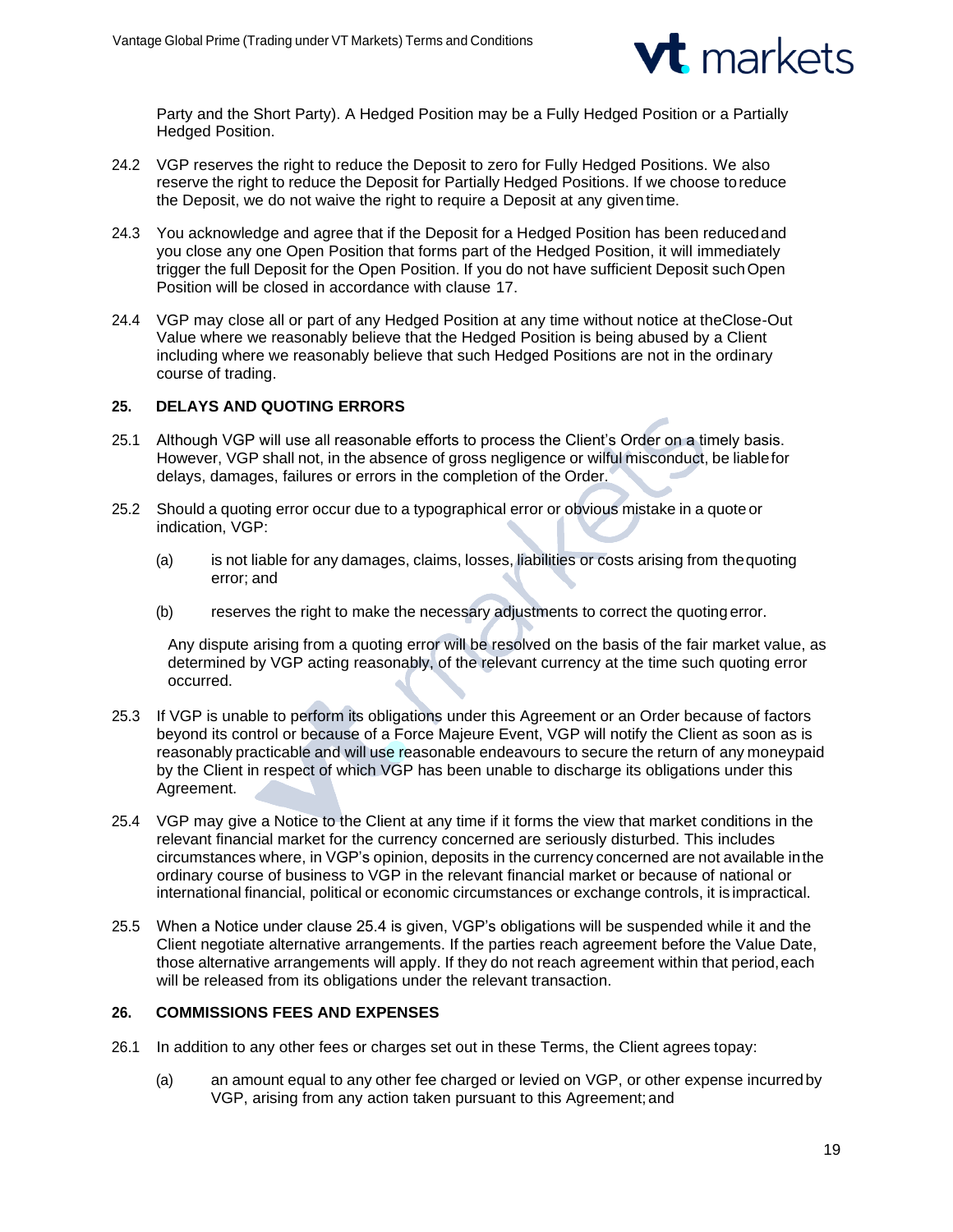

- (b) all taxes (including GST) and expenses incurred by the Client in connection with this Agreement.
- 26.2 The Client confirms and acknowledges that VGP is, without limiting its powers to recoveramounts owing by the Client to VGP in any other way, permitted to deduct, without further reference to the Client, charges relating to any services provided by VGP including administration charges (including but not limited to fees associated with returned cheques, payment processing, debt collection and telephone transcript copies), charges relating to the use of the Online Services and any transaction fees charged to VGP by others with respect to the Client's transactions including, but not limited to tracing fees.
- 26.3 VGP may in its absolute discretion waive or reduce fees or transaction charges, for individual clients or for classes of clients, for any length of time, with or without conditions, without notice.
- 26.4 The Client acknowledges that should they effect an Order with VGP, the Client must pay all transaction charges, fees, settlements, interest and any other amounts due under this Agreement on demand by VGP in cleared funds or otherwise as required in accordance with the terms of this Agreement.
- 26.5 The Client agrees that VGP may at any time share transaction fees and charges with any other persons without being required to disclose the sharing of such fees and charges to the Client, unless such disclosure is required by Law.

# **27. CORPORATE ACTIONS**

- 27.1 If a Corporate Action occurs VGP will reasonably determine what adjustment, if any, shouldbe made to an Order to account for the dilutive or concentrative effect of any such event to preserve the economic equivalent of such Orders prior to the relevant event or to reflect the effect of such event on such Orders. Any such adjustments will be effective as of a date reasonably determined by us.
- 27.2 VGP will not make dividend payments.
- 27.3 If a Client is the Long Party for a Share CFD which goes ex-divided, VGP will credit the Client's account with a cash adjustment to reflect the impact of the dividend on the Orders. The amount of the adjustment will depend on the amount of the gross dividend on the relevant number of Share CFDs on the ex-dividend date.
- 27.4 If a Client is the Short Party for a Share CFD which goes ex-dividend, VGP will debit the declared cash dividend from the Client's account. The amount of the adjustment will depend on the amount equal to the gross dividend on the relevant number of Share CFDs on theexdividend date.
- 27.5 If an underlying asset to which an Open Position relates is subject to a Merger Event, VGP reserves the right to close any or all affected Open Positions at anytime during the Merger Event. VGP will not close any Open Position that is subject to a Merger Event unless ithas provided reasonable notice to the Client of a deadline for the Client to close their Open Position and the position remains open after this deadline.
- 27.6 VGP reserves the right to adjust the opening price of any Financial Product that is subject to a Merger Event to reflect any cash portion of the offer or to amend the size to reflect any corresponding adjustment to the underlying asset caused by the Merger Event and/or to close the affected Open Positions and reopen a new position reflecting the new underlying asset that has been created. Any such adjustments will be effective as of a date reasonably determined by us.
- 27.7 If VGP determines that no adjustment can be made under this clause 27 which would produce a commercially reasonable result, VGP may close your Open Position at the Close-OutValue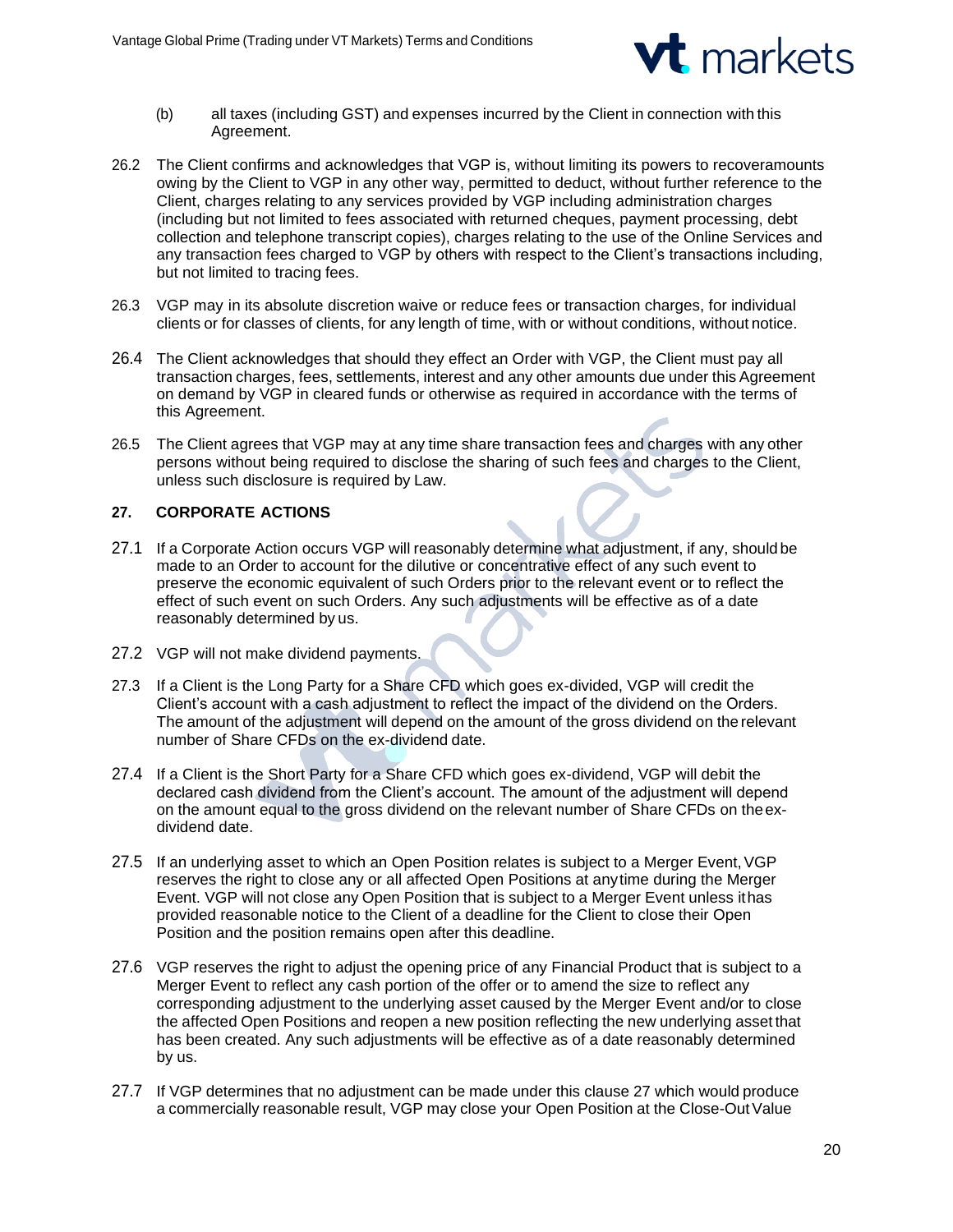

on a date reasonably determined by us.

27.8 Where the Client is the Long Party for a Share CFD in relation to a US stock or security, and the Share CFD goes ex-dividend, VGP is required by US tax legislation to withhold 15% ofthe cash adjustment to reflect the impact of the declared dividend. VGP will remit the amount withheld to its liquidity provider who will account the withheld amounts to the proper US authorities. Clients can view amounts withheld for US tax legislation purposes from their account.

### **28. GUARANTEE**

- 28.1 A Client's obligations under the Agreement must be guaranteed:
	- (a) where the Client (including a trustee) is a company, by each director of the Company;and
	- (b) in any other circumstance, where VGP determines, in its absolute discretion, that sucha guarantee is required.
- 28.2 The Guarantor acknowledges that VGP is acting in reliance on the Guarantor incurring obligations and giving rights under this guarantee and indemnity.
- 28.3 The Guarantor unconditionally and irrevocably guarantees to VGP compliance with their obligations in connection with the Agreement, including each obligation to pay money.
- 28.4 If the Client does not comply with those obligations on time and in accordance with the Agreement, then the Guarantor agrees to comply with those obligations on demand from VGP. A demand may be made whether or not VGP has made demand on the Client.
- 28.5 The Guarantor indemnifies VGP against any liability or loss arising from, and any costs it incurs,if:
	- (a) the Client does not, or is unable to, comply with an obligation the Client has (including an obligation to pay money) in connection with the Agreement; or
	- (b) an obligation the Client would otherwise have under the Agreement (including anobligation to pay money) is found to be unenforceable; or
	- (c) an obligation the Guarantor would otherwise have under clause 28 is found tobe unenforceable; or
	- (d) a representation or warranty by the Client in the Agreement is found to havebeenincorrect or misleading when made or taken to be made.
- 28.6 The Guarantor agrees to pay amounts due under clause 28.3 on demand from VGP.
- 28.7 VGP need not incur expense or make payment before enforcing this right ofindemnity.
- 28.8 The guarantee in clause 28.3 is a continuing obligation despite any intervening payment, settlement or other thing and extends to all of the Client's obligations in connection with the Agreement. The Guarantor waives any right it has of first requiring VGP to commenceproceedings or enforce any other rights against the Client or any other person before claiming from the Guarantor under this guarantee and indemnity.
- 28.9 The Guarantor acknowledges that, before entering into this guarantee and indemnity,it:
	- (a) was given a copy of the Agreement (and all documents giving rise to your obligation in connection with the Agreement) and had full opportunity to consider their provisions; and
	- (b) is responsible for making itself aware of the Client's financial position and any other person who guarantees any of the Client's obligations in connection with theAgreement.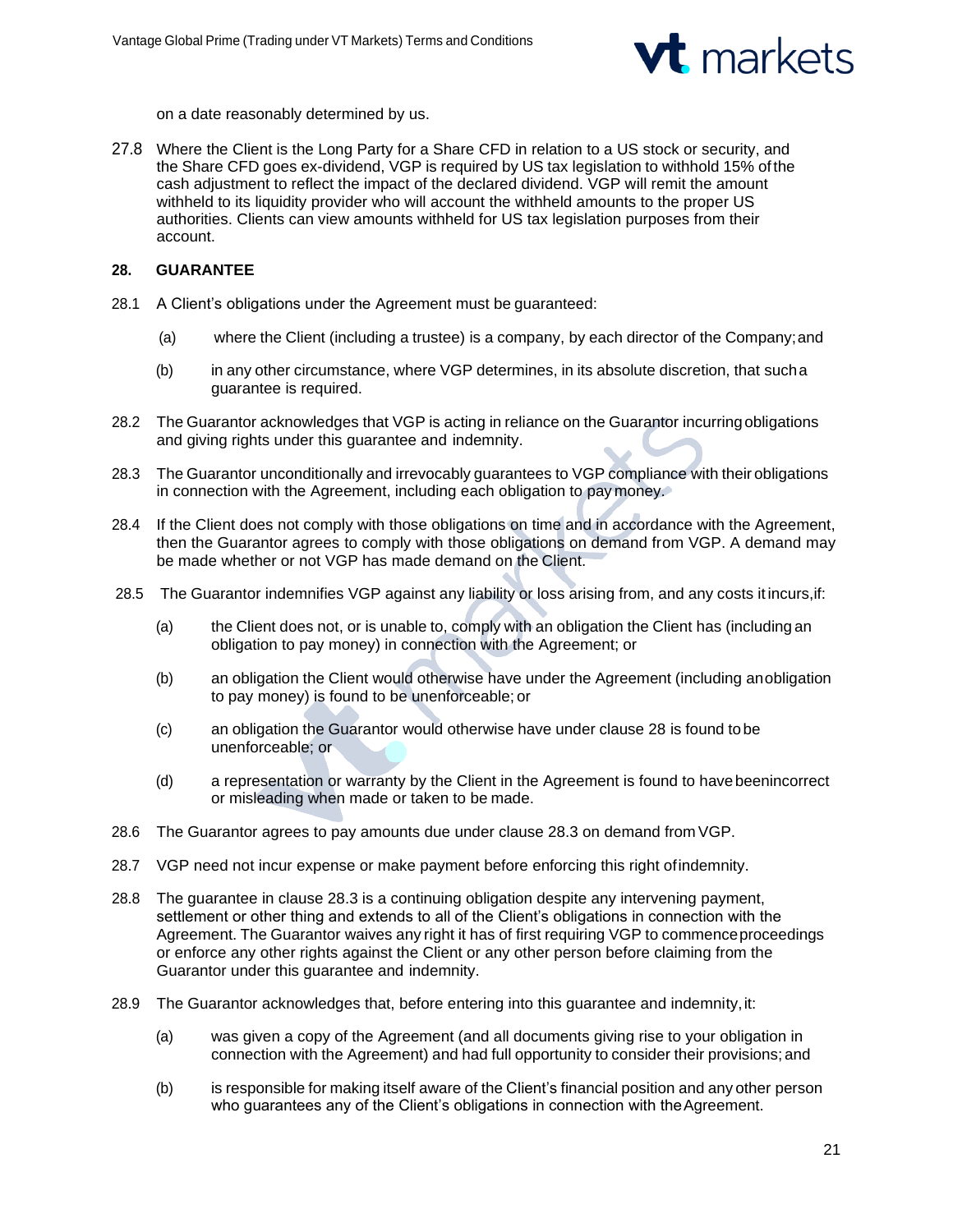

- 28.10 The Guarantor agrees to make payments under this guarantee and indemnity:
	- (a) in full without set-off or counterclaim, and without any withholding or deductionunless prohibited by law; and
	- (b) in the currency in which the payment is due, and otherwise in Australian dollars, in immediately available funds.
- 28.11 If the Guarantor makes a payment that is subject to any withholding or deduction, the Guarantor agrees to pay VGP such additional amount to ensure that the amount actually received by VGP equals the full amount VGP would have received had no withholding or deduction beenmade.
- 28.12 The rights given to VGP under this guarantee and indemnity, and the Guarantor's liabilities under it, are not affected by any act or omission of us or any other person. For example, those rights and liabilities are not affected by any act or omission:
	- (a) varying or replacing the Agreement;
	- (b) releasing the Client or giving the Client a concession (such as more time topay);
	- (c) releasing any person who gives a guarantee or indemnity in connection with any of the Client's obligations;
	- (d) by which a person becomes a Guarantor after the date of this guarantee andindemnity;
	- (e) by which the obligations of any person who guarantees any of the Client's obligations (including obligations under this guarantee and indemnity) may become unenforceable;
	- (f) by which any person who was intended to guarantee any of the obligations does not do so, or does not do so effectively;
	- (g) by which a person who is co- surety or co-indemnifier is discharged under a Client Agreement or by operation of law;
	- (h) a person dealing in any way with the Agreement or this guarantee andindemnity;
	- (i) the death, mental or physical disability, or liquidation, administration or insolvency ofany person including the Client or the Guarantor;
	- (j) changes in the membership, name or business of any person;
	- (k) acquiescence or delay by VGP or any otherperson.
- 28.13 As long as any obligation is required, or may be required, tobe complied with in connectionwith this guarantee and indemnity, the Guarantor may not, without ourconsent:
	- (a) reduce its liability under this guarantee and indemnity by claiming that the Client or any other person has a right of set-off or counterclaim against VGP; or
	- (b) exercise any legal right to claim to be entitled to the benefit of another guarantee, indemnity, mortgage, charge or other encumbrance given in connection with the Agreement or any other amount payable under this guarantee and indemnity;or
- 28.14 claim an amount from the Client, or another guarantor (including a person who has signedthe Application Form as a "Guarantor") under a right of indemnity; or
- 28.15 claim an amount in your liquidation, administration or insolvency or of another guarantor of anyof your obligations (including a person who has signed the Application Form as a"Guarantor").

### **29. TERMINATION**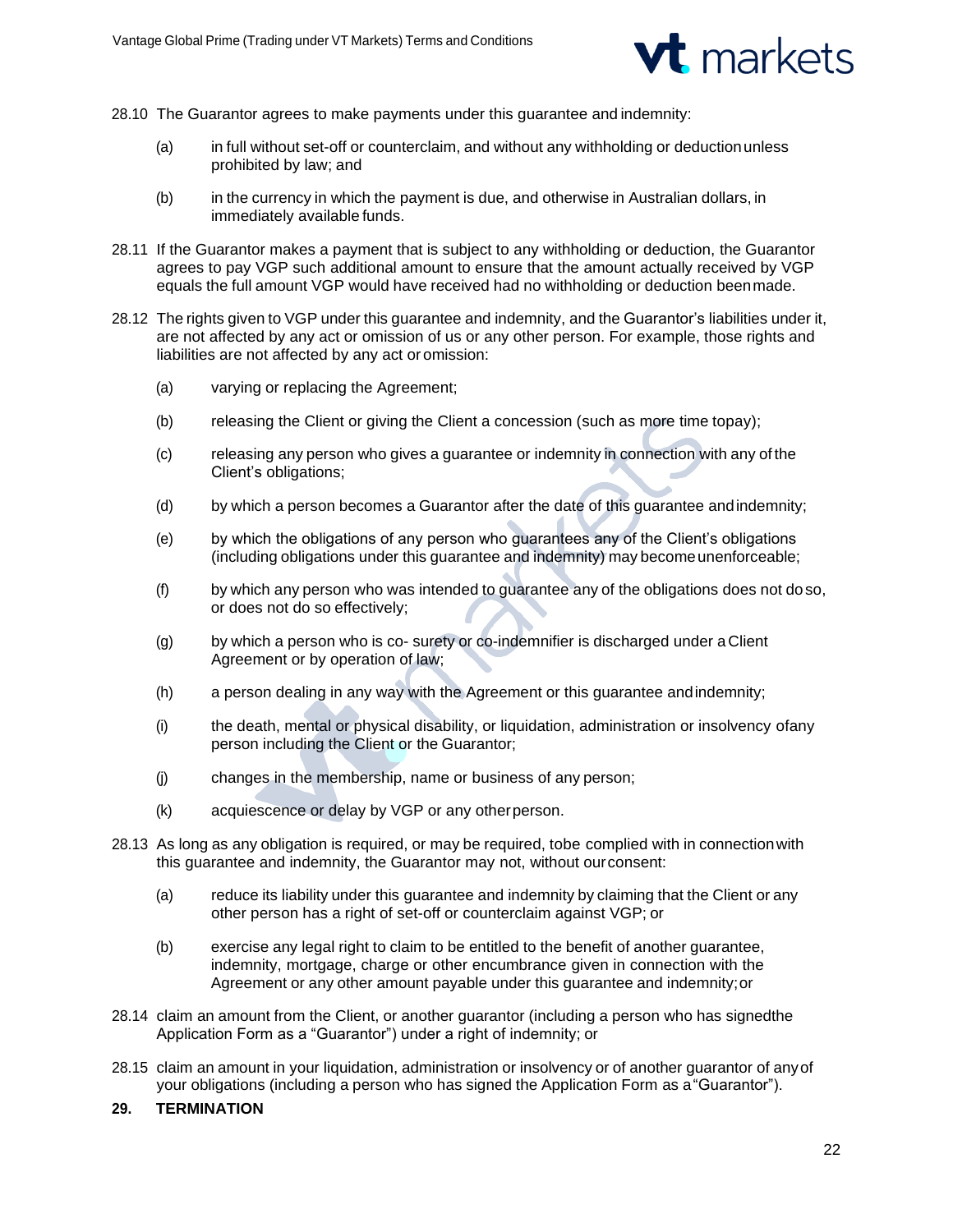

- 29.1 This Agreement may be terminated immediately by the Client or VGP by Notice to the other in writing. However, termination by either party shall not affect any Order or other transaction previously entered into and shall not relieve either party of any outstanding obligations arising out of this Agreement, nor shall it relieve the Client of any obligations arising out of any Order entered into prior to such termination.
- 29.2 In the event that VGP is made aware of or has reason to believe any of thefollowing:
	- (a) that the Client has provided false or misleading information to VGP; or
	- (b) that the Client has participated or is participating or has assisted or is assistinginmoney laundering or terrorist financing;
	- (c) that the Client is being officially investigated by law enforcementand/orregulatory agencies;
	- (d) that abnormal trading conditions exist;
	- (e) that VGP is unable to make prices in the relevant Order due to the unavailability ofrelevant market information for reasons beyond VGP's control;
	- (f) that the Client may be in possession of "inside information" within the meaning of the *Corporations Act 2001* (Cth);
	- (g) a Default Event has occurred;
	- (h) an Insolvency Event has occurred in respect of the Client,

then VGP, at its sole discretion, may terminate this Agreement immediately by Notice to the Client, and VGP shall be relieved of any obligations set out in this Agreement or arising out of the transactions contemplated by this Agreement, including any obligations arising out of any Order already placed with VGP.

29.3 Within two (2) Days of termination of this Agreement the Client will return or destroy all materials received from VGP as per VGP's written instructions. Each party's duties of payment, delivery, and destruction of materials shall survive termination of this Agreement.

# **30. SET OFF AGAINST MONIES OWED**

- 30.1 In addition to other remedies available to VGP, the Client authorises VGP to:
	- (a) appropriate, transfer, credit, apply or pay monies that may be received by VGP or held by VGP on the Client's behalf in payment of any amounts which may be outstanding by the Client to VGP or to an agent of VGP in a transaction effected on the Client's behalf;and
	- (b) set-off against any amounts due to it by the Client, any amounts received by VGP from or on behalf of the Client including but not limited to monies received as Deposits or Margin Calls. VGP may determine the application of any amounts which are to be set-off atitsown discretion.
- 30.2 Payments by the Client to VGP in accordance with this Agreement must be made without anysetoff, counter claim or condition and without any deduction or withholding for any tax or any other reason unless the deduction or withholding is required by applicable Law.

Should the Client be required to make any form of deduction in respect of tax from any payment to be made or if VGP is required to pay any tax in respect of any payment made in relation to this Agreement at the Client's request the Client agrees to keep VGP indemnified against that tax and agrees to pay to VGP any additional amounts required to ensure VGP receives the full net amount that is equal to the amount VGP would have received had a deduction, withholding or payment of tax not been made.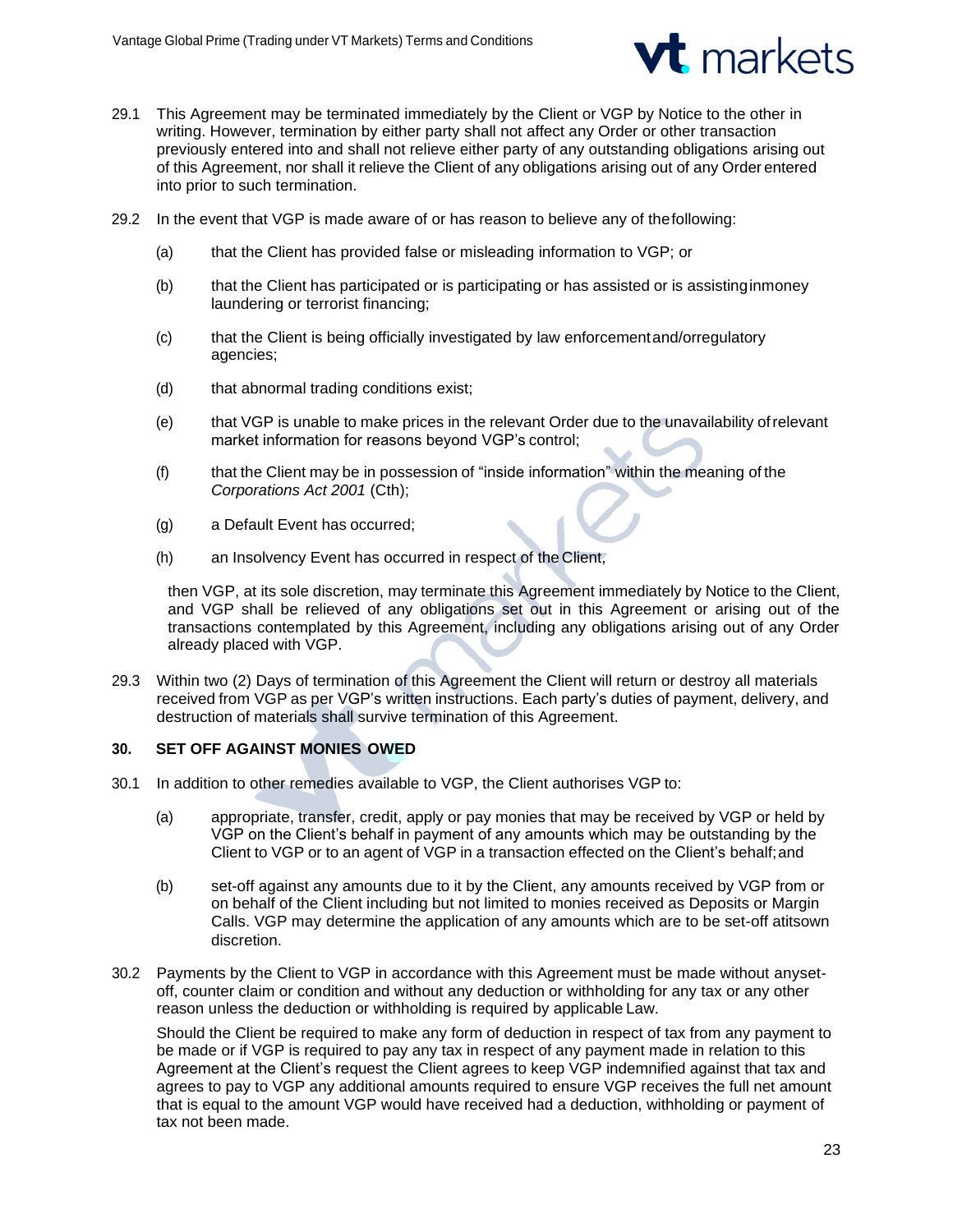

- 30.3 Deposits or Margin Calls deposited by the Client will not fall due for repayment until the Client's obligations under this Agreement and under or in respect of any other account between VGPand the Client are satisfied in full. Until this time, Deposits or Margin Calls will not constitute a debtdue from VGP to the Client nor will the Client have any right to receive payment ofthesefunds.
- 30.4 If the Agreement is terminated, the Client and VGP agree that the claims against each other are finally discharged by means of close-out netting. VGP will determine the Close-Out Values foreach affected Order in its sole discretion. The final amount to be paid by one of the parties will be the difference between the payment obligations of the parties.

# **31. LIABILITY AND INDEMNITY**

- 31.1 The Client shall indemnify and hold VGP harmless from any and all liabilities, claims, costs, expenses and damages of any nature, including, but not limited to, reasonable legalfees andany fees and expenses incurred in connection with litigation, arising out of or relating to the Client's negligence or wilful misconduct, the violation of any Law by the Client, or the breach by theClient of any provision of this Agreement or if a Default Event occurs.
- 31.2 The Client also agrees to promptly pay VGP for all damages, costs and expenses, including reasonable legal fees and expenses, incurred by VGP in the enforcement of any of theprovisions of this Agreement.
- 31.3 VGP is not responsible for any delays, charges or loss incurred due to errors in the payment or as a result of a delay in funds reaching the Client's nominated account. The Client agrees to indemnify VGP and be liable for any losses or charges incurred by VGP arising from such error on the Client's behalf.
- 31.4 VGP will not be liable under any circumstances for any direct, indirect or consequential loss (including any loss of profits) incurred by the Client as a result of any acts or omissions by aThird Party.
- 31.5 Nothing in this Agreement is intended to limit or exclude any liability VGP may owe the Client under any statutory rights the Client mayhave.
- 31.6 In calculating or mitigating its loss due to a Default Event or Quoting Error, VGP is entitledto:
	- (a) crystalise, unwind, reverse, repair or close any Open Positions by closing anyopen Contracts; and/or
	- (b) nominate the date on which the open Order is valued; and/or
	- (c) nominate the methodology used to calculate the open Orders' value;and/or
	- (d) take any other action that VGP determines to be reasonably necessary toprotectits legitimate interests.
- 31.7 The Client's obligations under this clause 31 shall survive the termination of this Agreement.

# **32. INFORMATION AND CONFIDENTIALITY**

- 32.1 The Client acknowledges and agrees that VGP is permitted to carry out an electronic database search and search credit reference agencies in order to verify the Client's identity and credit standing. If such searches are carried out, VGP may keep records of the contents and results of such searches in accordance with all applicable Laws.
- 32.2 VGP reserves the right to collect such information as is necessary from the Client to meet its obligations under applicable Anti-Money Laundering and Counter-Terrorism Financing Laws. VGP may pass on information collected from the Client and relating to transactions as required by applicable Anti-Money Laundering and Counter-Terrorism Financing Laws and is under no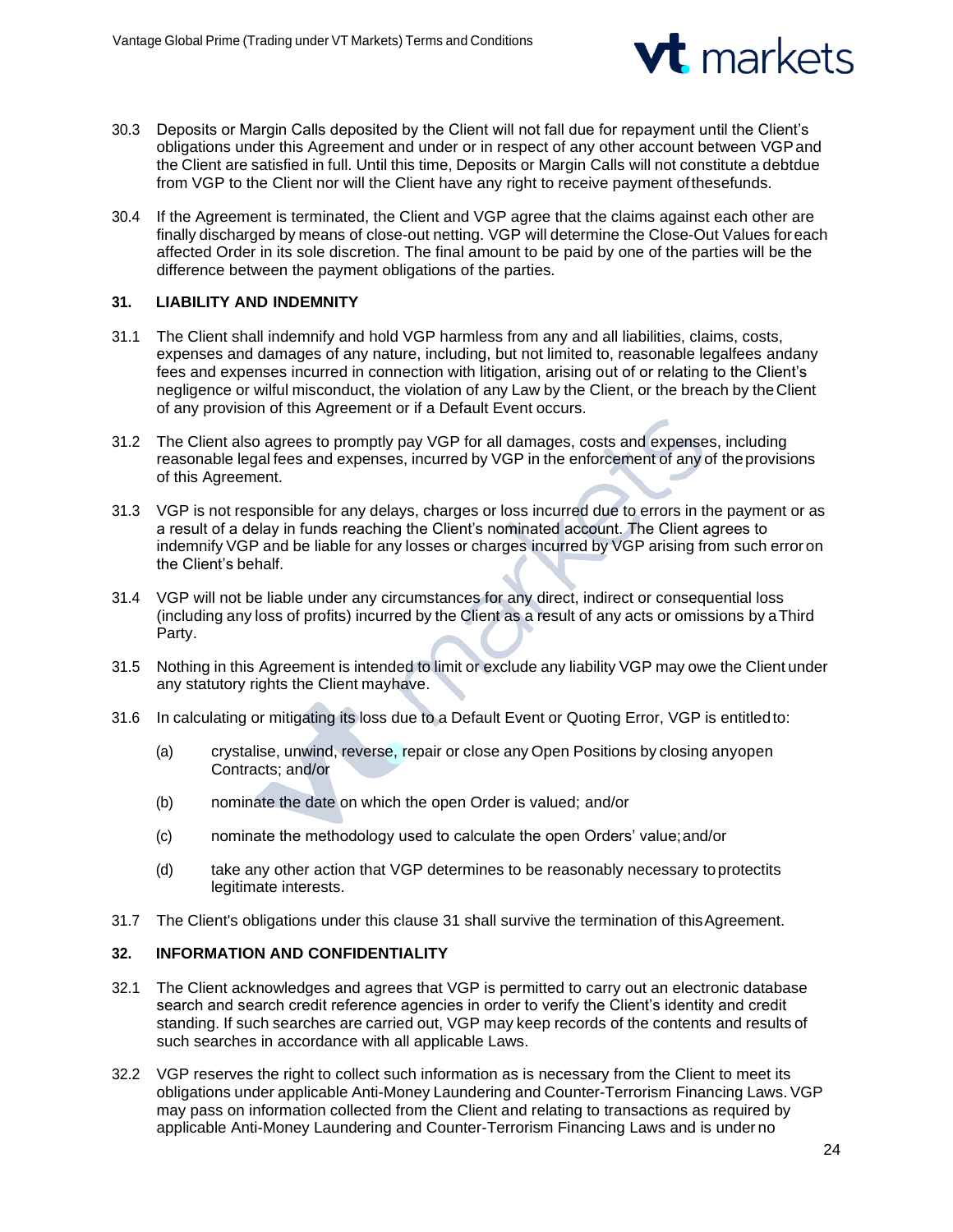

obligation to inform the Client it has done so. VGP may undertake all such Anti-Money Laundering and Counter-Terrorism Financing checks in relation to the Client (including restricted lists, blocked persons and countries lists) as deemed necessary or appropriate by VGP.

- 32.3 Personal information collected by VGP is treated as confidential and is protected by the *PrivacyAct 1988.* VGP will only collect personal information which is necessary to perform the services contemplated by this Agreement.
- 32.4 VGP will treat the Client's personal information in accordance with its privacy policy, which the Client may obtain on theWebsite.
- 32.5 VGP will use reasonable precautions to maintain the confidentiality of information VGPreceives from the Client and material and/or data the Client provides, creates, inputs or develops in connection with the Client's use of the VGP services. Nonetheless, because such information, material and/or data may be provided through the internet, the Client hereby acknowledges and agrees that VGP cannot assure that such information, material and/or data will continue to be confidential.
- 32.6 The Client accepts the risk of a third party receiving confidential information concerning the Client and specifically releases and indemnifies VGP from any claim arising out of a third party intercepting, accessing, monitoring or receiving any communication from a Client intended to be provided to VGP or from VGP intended to be provided to the Client.
- 32.7 The Client acknowledges and agrees that VGP may disclose the Client's name and other personal and financial information about the Client, and any relevant details of an Authorised User, to its employees, representatives, officers, agents, introducing brokers and affiliates, as well as to a governmental entity or self-regulatory authority, an internet service provider or any other thirdparty agent or service provider for any purpose related to offering, providing, administering or maintaining the VGP services, or to comply with applicable Laws.
- 32.8 Due to the inherent risks in transferring currency between parties located in different countries, VGP takes measures to ensure that it is not participating or assisting in money laundering or terrorist financing. Law enforcement agencies and regulatory authorities may periodically inspect and require copies of Client information and business records held by VGP, to ensurecompliance with all applicable anti-money laundering and counter terrorism financing laws.
- 32.9 The Client should be fully aware that in appropriate cases all communications and information concerning the Client held by VGP, may be disclosed to and reviewed by law enforcement agencies and regulatory authorities. In addition, the Client agrees to comply with all applicableantimoney laundering and counter terrorism financing laws, including, but not limited to, the requirement to obtain satisfactory evidence of the identity of any principal whom the Client may represent in any transaction entered into with VGP.

# **33. ELECTRONIC VERIFICATION TERMS AND CONDITIONS**

- 33.1 VGP is required by the anti-money laundering and counter terrorism financing laws to verify a Client's identity before it can provide the Client with its services. Electronic verification allows VGP to verify a Client's identity by using electronic tools and external datasources.
- 33.2 In order to verify a Client's identity electronically, VGP will request a Client's details (such as your name, address, date of birth) and details of their identification documents. This information will be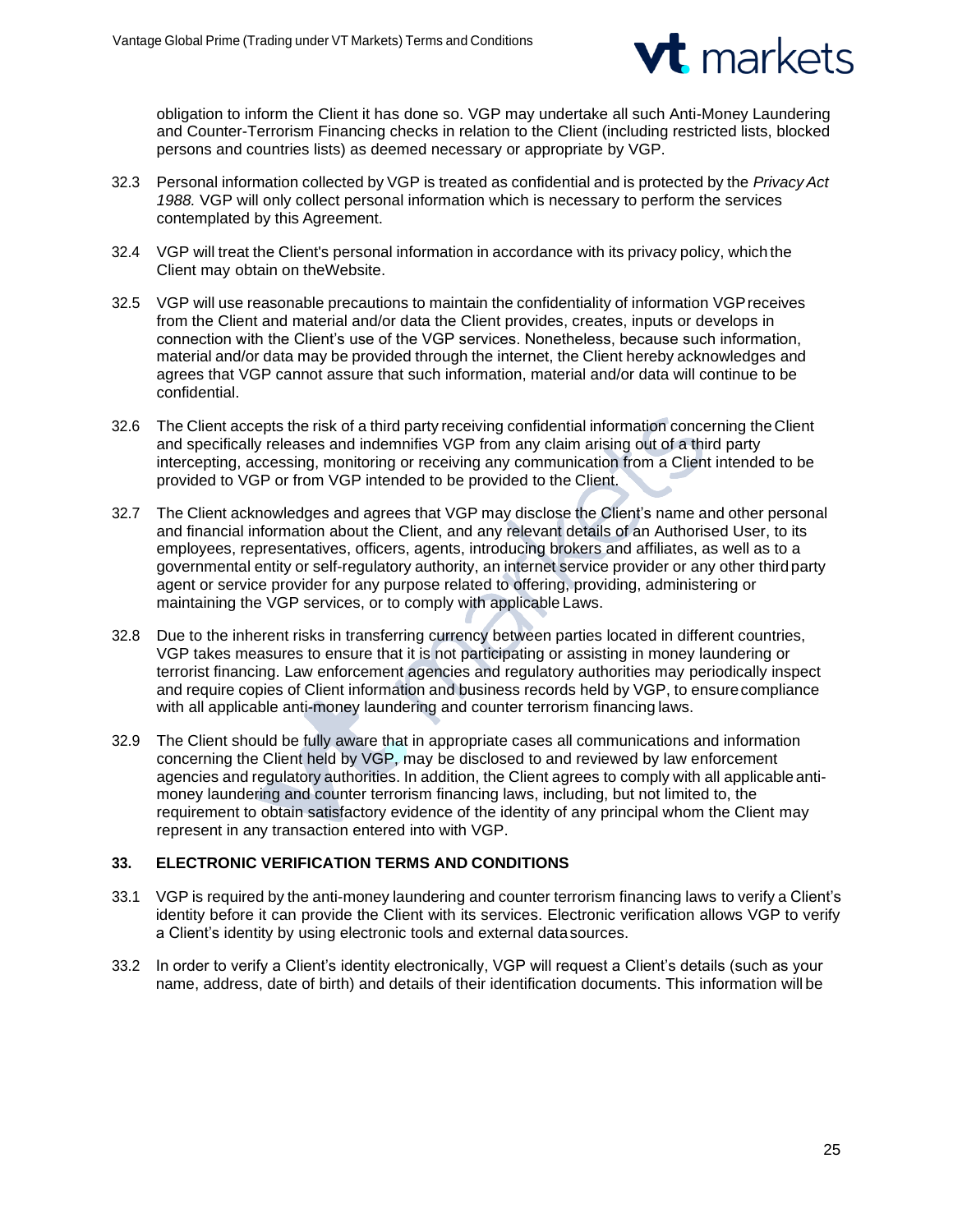

passed on to external organisations in order to electronically match the Client's information with information on their databases. These organisations will assess and advise VGP whether all or some of the information a Client provided matches their records. VGP has an arrangement with Equifax Pty Ltd who completes electronic verification on its behalf.

- 33.3 The external data sources used to verify a Client's identity include:
	- (a) Credit information files held by Equifax Pty Ltd (this is only to confirm the Client's identity and is not to undertake a credit check);
	- (b) Publicly available information such as the electoral roll and white pages; and
	- (c) Information held by the official record holder via third party systems.
- 33.4 It is an offence under anti-money laundering and counter terrorism financing laws for a Clientto provide false and misleading information about their identity.
- 33.5 VGP will share a Client's personal information with the following external organisations for the purposes of verifying your identity:
	- (a) Equifax Pty Ltd; and
	- (b) The official record holder via third party systems, such as Commonwealth and State government departments.
- 33.6 These organisations may use a Client's personal information and personal information of other individuals, such as names, addresses and dates of birth, for the purposes of preparing their assessments.
- 33.7 You do not have to agree to electronic verification. Instead you can upload your identification documents to our client portal upon submission of your application or e-mail them to VGP a[t](mailto:support@vantagefx.com) [support@vantagefx.com.](mailto:support@vantagefx.com) We will advise you if we are unable to verify your identityelectronically.
- 33.8 By agreeing to these terms and conditions a Client agrees that:
	- (a) The information they are providing is their personal information and they have authorityto provide it to us; and
	- (b) VGP may use and disclose the personal information for the purposes ofelectronic verification as described above.

# **34. DISPUTE RESOLUTION**

- 34.1 If a dispute arises between VGP and the Client relating to any transaction, VGP mayclose outor take any other action it considers appropriate in relation to the disputed transaction without previously notifying and/or without having received instruction from the Client.
- 34.2 VGP will try to notify the Client (verbally or in writing) what action it has taken, as soon afterwards as it practically can, but if it does not, the validity of its action shall not beaffected.
- 34.3 Nothing in this clause 34 limits the Client's rights (if applicable) to take anydispute to an equivalent external dispute resolution scheme of which VGP is a member.

# **35. NOTICES**

- 35.1 A Notice shall be in writing and shall:
	- (a) If to the Client, be sent by prepaid registered mail or delivered by hand to the addressof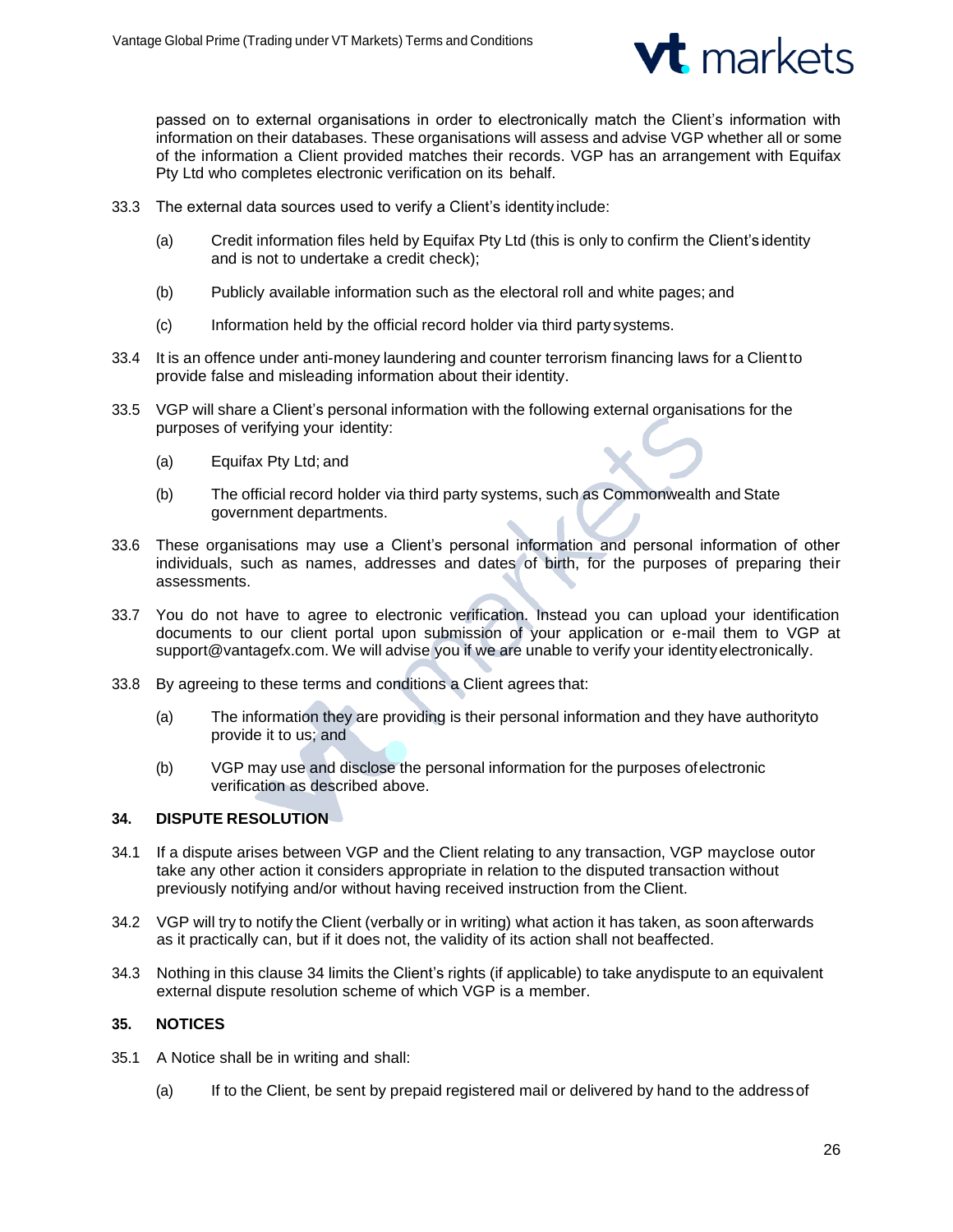

the Client set out in this Agreement, or such other address the Client designates in writing, or by VGP posting a Notice to the Website; and

- (i) if posted on the Website, Notice is deemed to have been given 3 Days after the Notice was posted on the Website; or
- (ii) if the Notice was sent to the address of the Client, the Notice is deemed to have been given on the Day after the Notice was sent, unless delivered by hand in which case the Notice is deemed to have been given on delivery.
- (b) If to VGP, be sent by prepaid registered mail or delivered by hand to the address of VGP set out in this Agreement, or such other address as VGP designates in writing, andsuch Notice is deemed to have been given on the Day after the Notice was sent, unless delivered by hand in which case the Notice is deemed to have been given ondelivery.
- 35.2 Any Notice may also be sent by emailif:
	- (a) the Notice is sent to the email address last notified by the intended recipient to the sender; and
	- (b) the sender keeps an electronic or printed copy of the Notice sent.
- 35.3 A Notice sent by email will be deemed to have been given on the first to occurof:
	- (a) receipt by the sender of an email acknowledgement from the recipient's information system showing that the Notice has been delivered to the email address statedabove;
	- (b) the time that the Notice enters an information system which is under the controlofthe recipient; or
	- (c) the time that the Notice is first opened or read by an employee or officer of therecipient.

### **36. GOVERNING LAW**

36.1 This Agreement shall be governed by and construed in accordance with the Law of New South Wales. The parties agree to irrevocably submit to the non-exclusive jurisdiction of the Courts of New SouthWales.

# **37. ASSIGNMENT**

37.1 Any rights or obligations that the Client may have pursuant to this Agreement shall not be assigned, transferred, sold, or otherwise conveyed, except with the prior written consent of VGP. VGP may, however, transfer any rights or obligations it may have pursuant to this Agreement to another party without the consent of the Client. The Client will execute any documents (including a deed of novation) reasonably required by VGP to effect such a transfer.

# **38. SEVERENCE**

- 38.1 A provision of the Agreement that is void, illegal or unenforceable is ineffective only to the extentof the provision's illegality or unenforceability, but the remaining provisions are notaffected.
- 38.2 Any present or future legislation which operates to vary the Client's obligations in connection with this Agreement with the result that VGP's rights, powers or remedies are adversely affected (including by way of delay or postponement) is excluded except to the extent that its exclusion is prohibited or rendered ineffective by law.